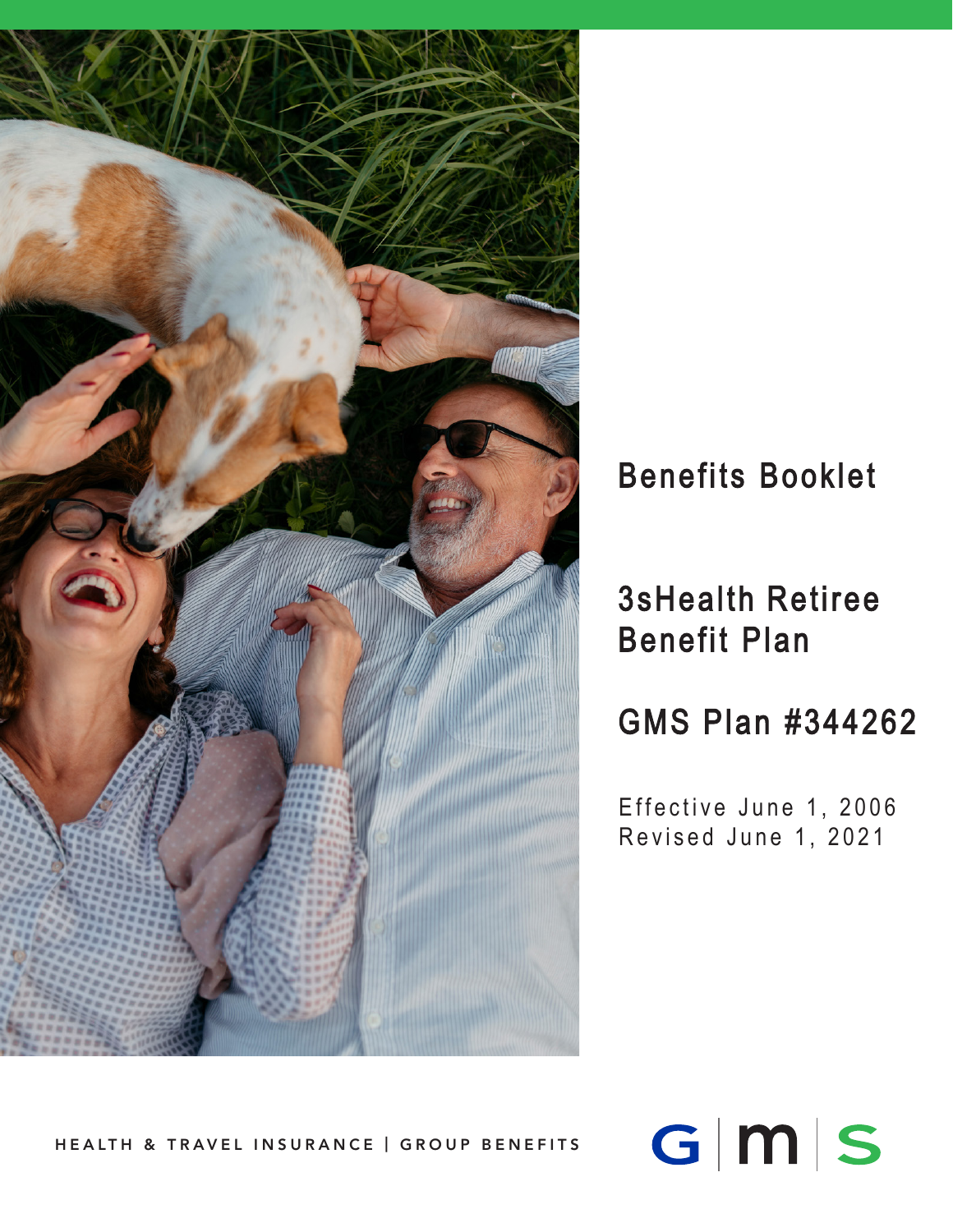# **TABLE OF CONTENTS**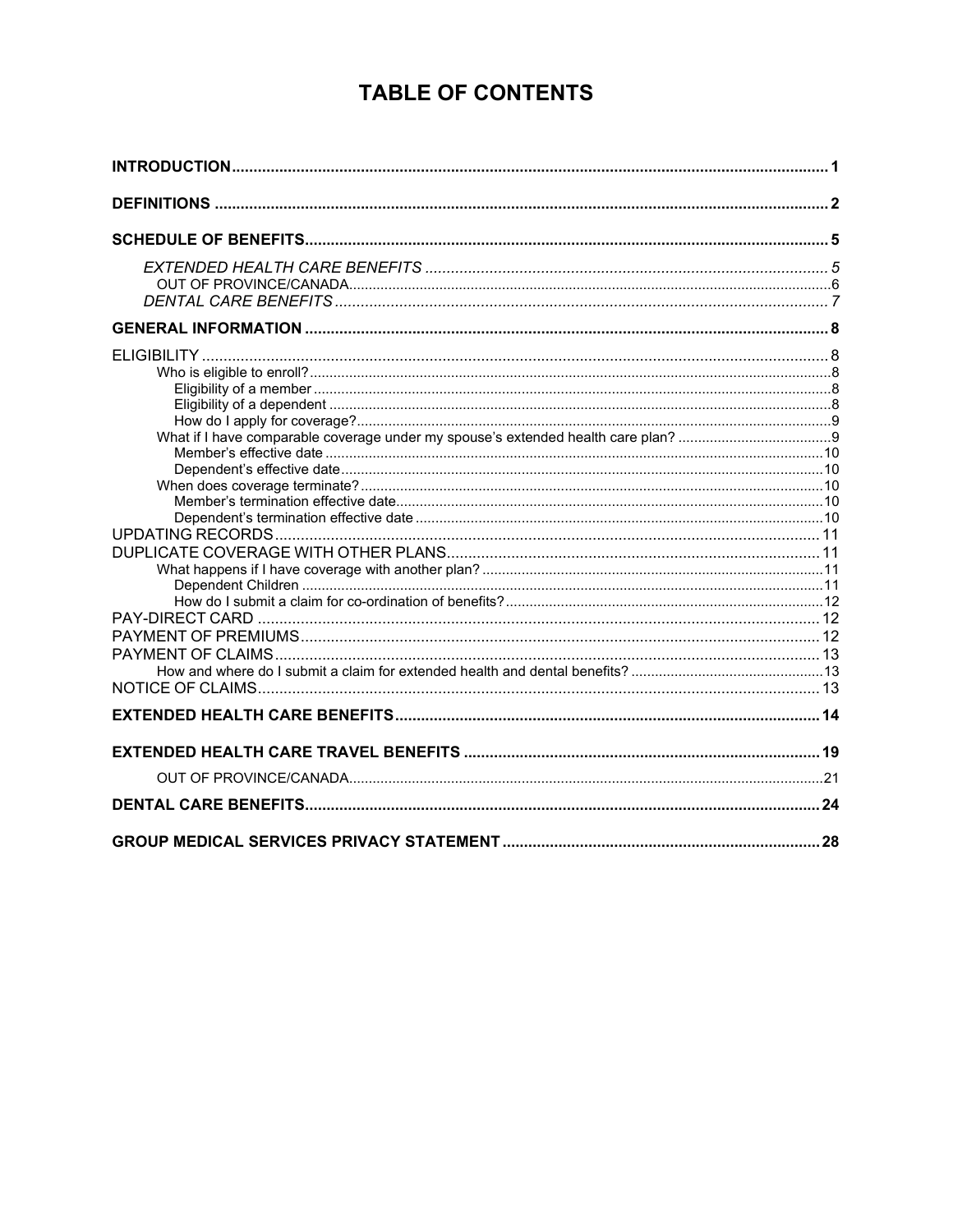# **INTRODUCTION**

# **WELCOME!**

On behalf of Group Medical Services, we would like to welcome you as our client. As a Saskatchewan based non-profit company operating for over 60 years, we assure you that you will receive the best services and claims administration available. We hope you will find the information contained in this booklet useful. However, if you should need any further clarification, please call Group Medical Services head office at (306) 352-7638 or toll free at 1-800-667-3699.

Sincerely,

Group Medical Services

### **Please Note:**

The purpose of this booklet is to summarize the main provisions of the master group policy. While every effort has been made to ensure the accuracy of this booklet, your rights and benefits are governed by the terms of the Master Group Benefits Policy.

Possession of this booklet alone does not mean that you or your dependents are automatically insured. The applicable group policy must be in effect and all of the eligibility requirements must be satisfied.

This booklet contains important information and should be kept in a safe place known to you and your family. You are encouraged to read this booklet carefully so that you may fully understand the benefits available to you and your dependents.

**The master policy** *GMS #344262* **issued by Group Medical Services to the** *3sHealth Retiree Benefit Plan* **shall be the final basis for the settlement of all claims. Where there is a discrepancy or conflict between the description in this booklet and the master policy, the terms and conditions of the master policy prevail.**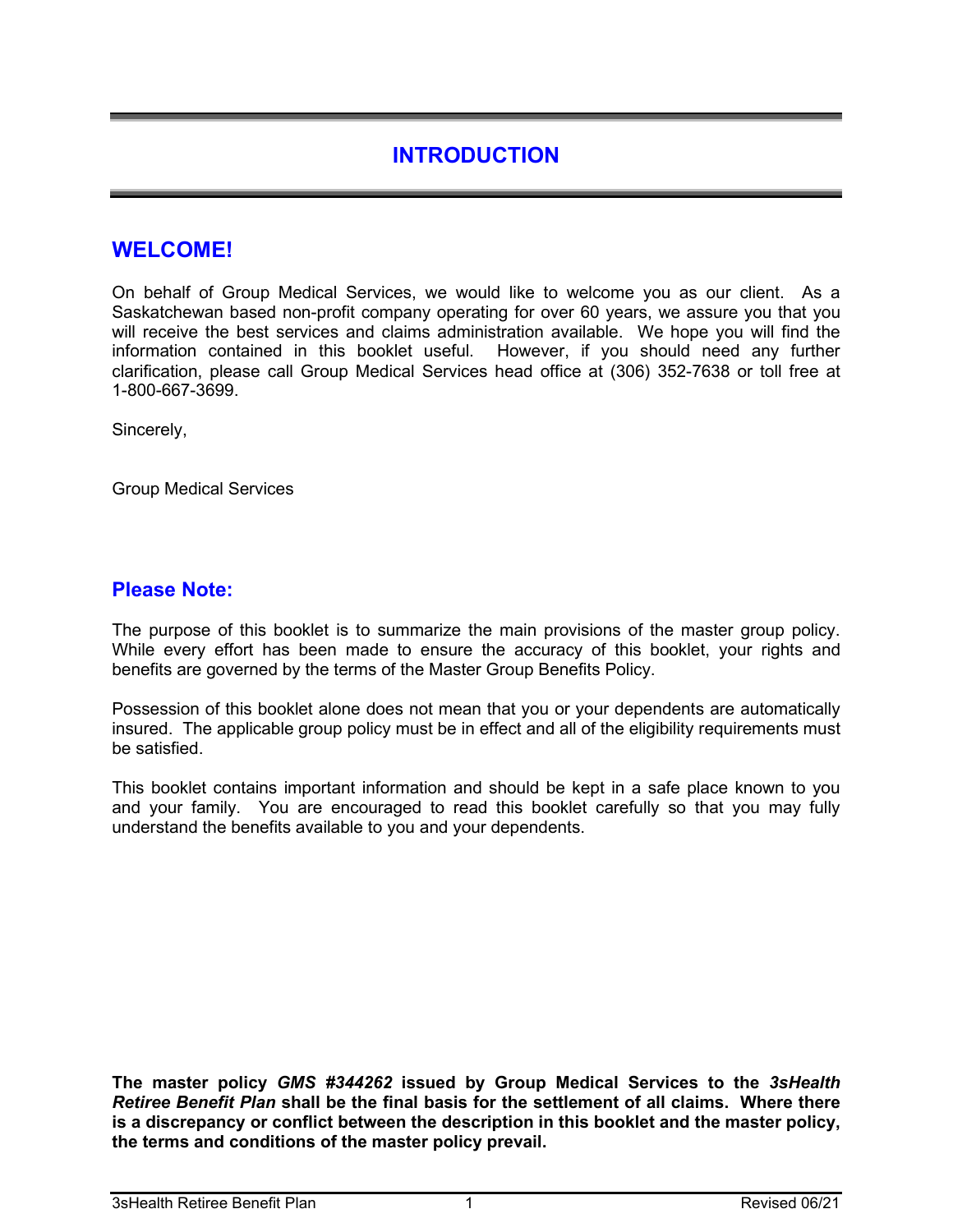# **DEFINITIONS**

**"Accidental"** – means a happening due to external, sudden, fortuitous causes beyond the member's control.

**"Anniversary Date"** – means the annual recurrence of the original date of issue of the policy.

**"Benefit Effective Date"** – means the date a benefit becomes effective following any waiting periods that may apply.

**"Child" –** means a person's son or daughter, either natural or adopted, and includes the son or daughter of the person's spouse, or a child for whom you have been granted custody pursuant to an Order of the Court, as defined by provincial legislation.

**"Couple Policy"** – means a policy covering a member and one (1) eligible dependent.

**"Dental Fee Schedule"** – means the current Dental Association Fee Guide, of the province in which the member resides, including amounts listed for licensed specialist services. GMS has adopted a dental fee guide for those provinces that do not have their own.

**"Dentist" –** means a person duly licensed to practice general dentistry. For the purpose of the policy, the work of a dental assistant, while under the direction of a dentist, and a dental hygienist shall be accepted as services of the dentist.

#### **"Dependent"** – means

- a) the member's spouse, defined to be the member's legal spouse by virtue of a religious or civil marriage or a person who has been residing with the member continuously for at least one (1) year and who has been publicly maintained and represented by the member as the member's spouse;
- b) any unmarried child of the member or spouse (including step-child, adopted child or a child for whom you have been granted custody of pursuant to an Order of the Court):
	- 1) under twenty-one (21) years of age and not working more than thirty (30) hours per week, unless a full-time student;
	- 2) under twenty-five (25) years of age if the child is undergoing full-time student educational training in Canada, who is chiefly dependent upon the member or spouse for support and maintenance; or
	- 3) a developmentally or physically disabled child, regardless of age, if satisfactory proof of disability is received within thirty-one (31) days of the child reaching the ages indicated above to ensure continuing eligibility (must be considered incapacitated due to a permanent mental or physical infirmity and incapable of supporting himself/herself financially due to a medically diagnosed physical or psychiatric condition).

**"Emergency"** – means a sudden and urgent happening requiring immediate action. A travel emergency no longer exists when the medical evidence indicates that no further medical treatment is required at destination, or indicates you are able to return to your province of residence for further treatment.

**"Endorsement"** – means any endorsement attached hereto or which is included with, or added subsequently to, the execution of the agreement between GMS and the policy holder.

**"Family Policy"** – means a policy covering a member and one (1) or more eligible dependents.

**"GMS"** – means Group Medical Services.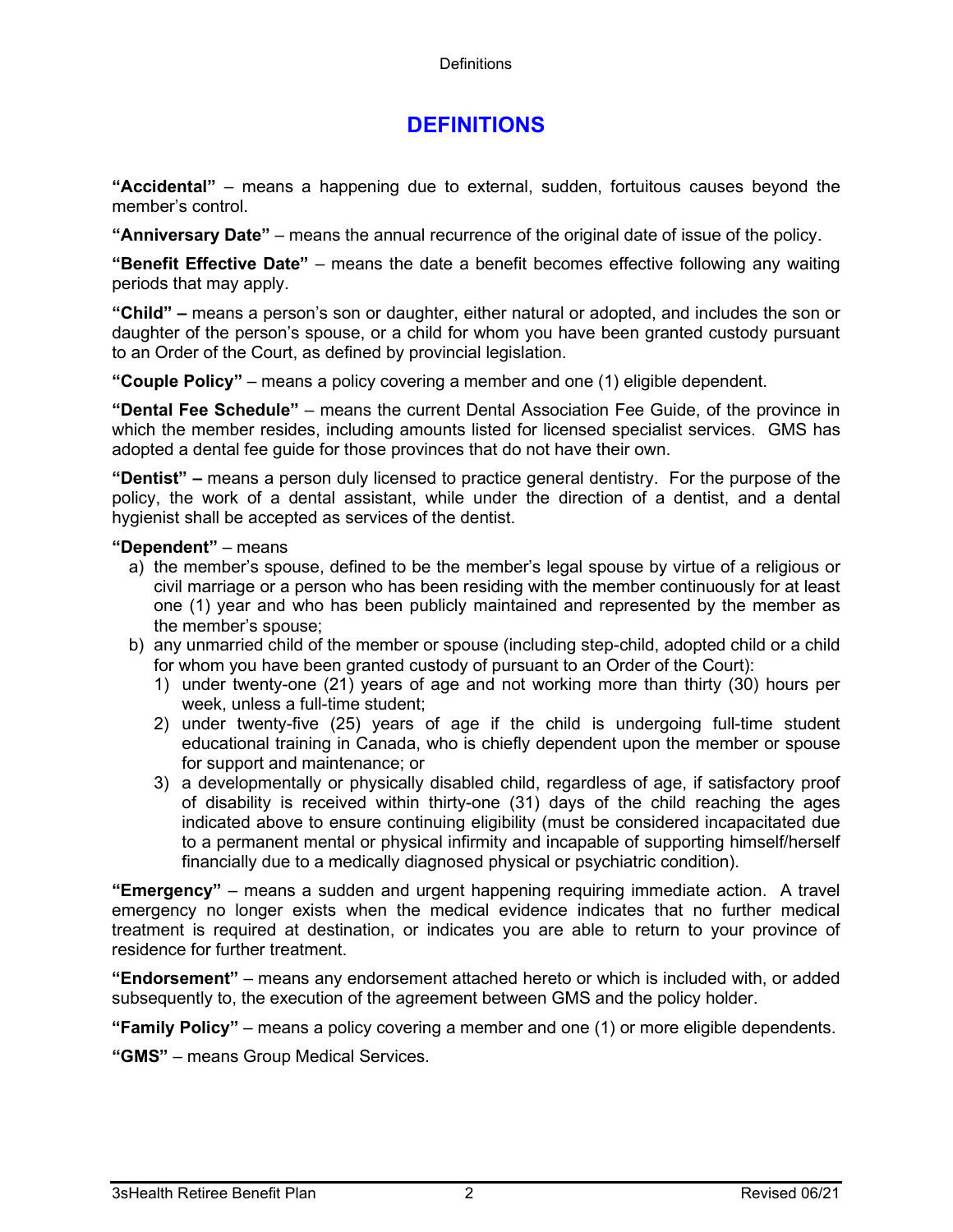**"Government Plan" or "Government Health Insurance Plan"** – means any plan of insurance provided by or under the administrative control of any government or agency in accordance with any law (other than the *Employment Insurance Act* of Canada) or any plan providing insurance coverage regulated by any government.

**"Hospital"** – means an institution licensed as a Hospital, which is primarily engaged in providing medical, diagnostic and surgical services for the care and Treatment of sick or injured persons on an in-patient basis, and, which has a laboratory, a registered graduate nurse and a Physician always on duty and an operating room where surgical operations are performed by a<br>legally licensed medical Physician(s). In no event will the term "Hospital" or "general active In no event will the term "Hospital" or "general active Treatment Hospital" mean any Hospital or institution or part of such Hospital or institution used principally as a clinic, continued care or extended care facility, convalescent home, rehabilitation centre, nursing home for the aged or Treatment centre for drug addiction or alcoholism.

**"Immediately Related"** – means a spouse, mother, father, sister, brother, child, grandchild, mother-in-law, father-in-law, sister-in-law, brother-in-law, son-in-law, daughter-in-law, and the spouse or child of a grandchild.

**"Insured Person"-** means a member or eligible dependent covered by this policy.

**"Member"** – means a retiree of the Health Shared Services Saskatchewan (3sHealth) or of a 3sHealth participating employer, or a disabled employee of 3sHealth or a 3sHealth participating employer, who had lost coverage under a 3sHealth disability plan.

**"Ophthalmologist"** – means a physician who specializes in the treatment of disorders of the eye.

**"Physician"** – means a duly qualified doctor of medicine entitled under the laws of the province, state or country where the services are rendered to practice medicine and surgery without restriction. A physician does not include a naturopath, herbalist, or homeopath.

**"Policy Holder"** – means 3sHealth.

**"Policy Year"** – means the start date and/or anniversary date of the policy and the 364 days following (365 days in a leap year).

**"Province of Residence" –** means the province that a member has declared as their permanent residence and resides in for the minimum required number of days outlined by provincial heath care legislation and/or government health plan in order to maintain provincial health coverage.

**"Reasonable and Customary"** – means charges that are reasonably comparable to those normally charged for that service in the particular area where the service is provided.

**"Single Policy"** – means a policy covering a member without dependents.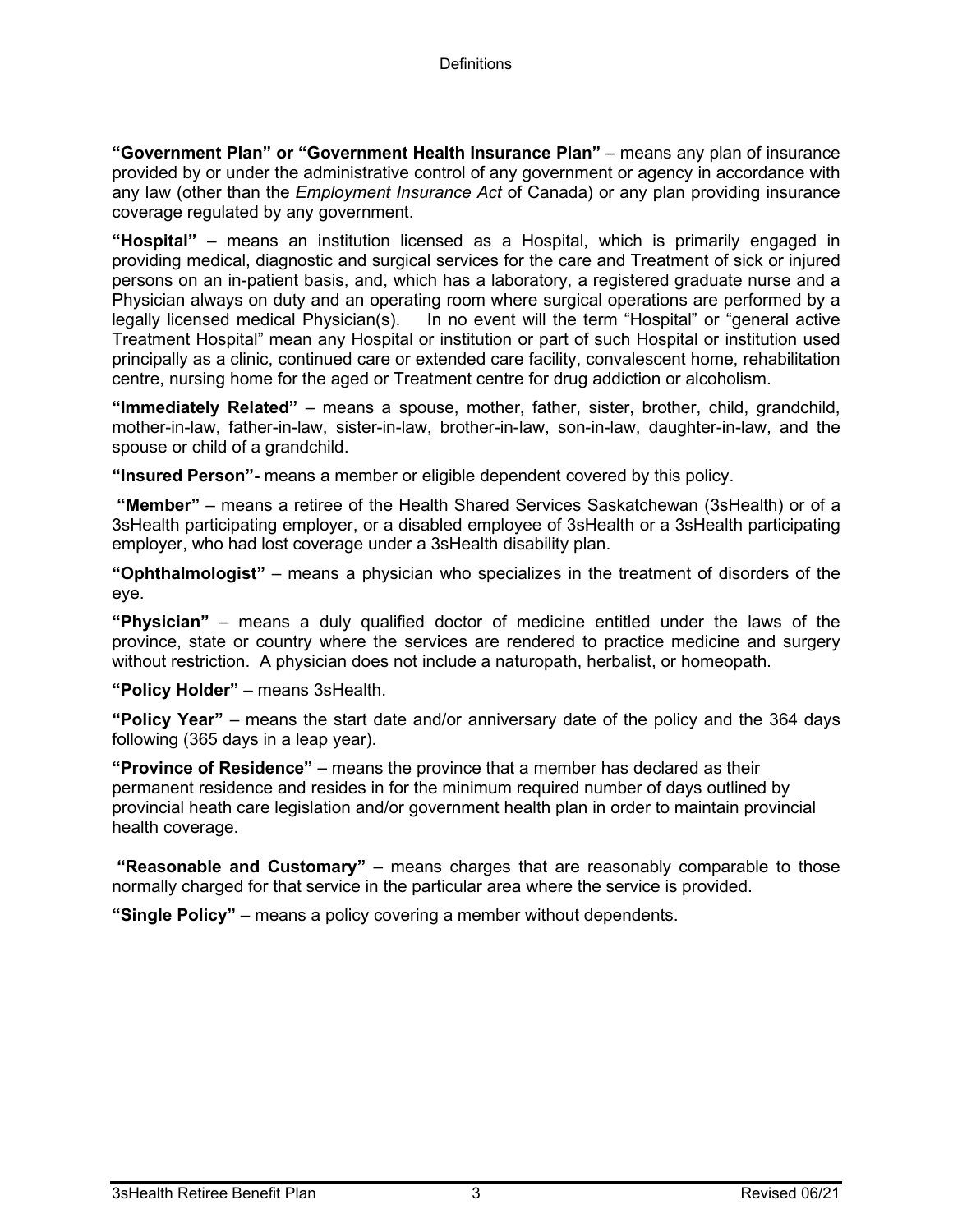**"Stable"** any medical condition or related medical condition for which:

- a) there have been no new symptoms, more frequent or more severe symptoms;
- b) there has been no change in Treatment or change in medication(\*);
- c) there has been no deterioration of Your medical condition;
- d) there has been no hospitalization or referrals to a specialist including initial follow-up
- visits, tests or investigations booked in conjunction with a medical condition/symptom;
- e) there is no further testing, Treatment or investigation booked or results pending;
- f) You have not experienced a symptom that remains undiagnosed;
- g) no further medical Treatment after departure would be anticipated.

\*Any newly prescribed medication, change in medication type, increase/decrease in dosage or discontinuation of a medication constitutes a change. It does not include a change from a brand name medication to a generic brand medication of the same dosage. If you are taking Coumadin/Warfarin or anticoagulation therapy or are insulin dependent or take oral medication for diabetes and are required to have your blood levels tested on a regular basis and your medical condition remains unchanged, yet you are required to adjust the dosage of your medication only to ensure correct blood levels are maintained, this is not considered a change in medication, except for an adjustment (stop and start) in an anticoagulation medication dosage due to surgery within ten (10) days prior to your departure date constitutes a change.

**"Surgeon"** – means a physician who practices surgery.

**"Treatment"** – means any medical, therapeutic or diagnostic measure prescribed or recommended by a physician in any form including prescription medication, investigative testing, hospitalization, surgery or other prescribed or recommended treatment directly referable to the condition, symptom or problem.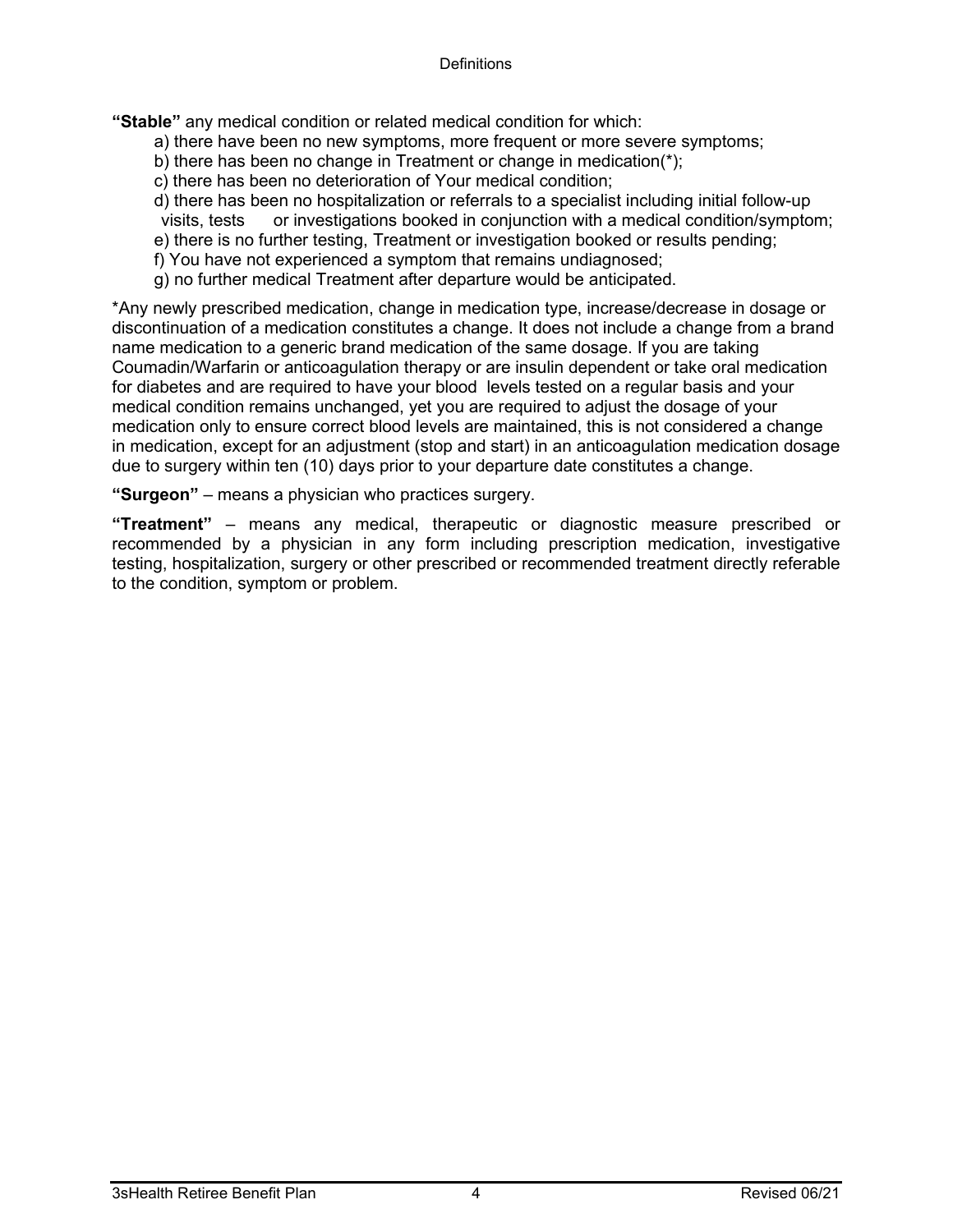# **SCHEDULE OF BENEFITS**

# *EXTENDED HEALTH CARE BENEFITS*

**This Schedule of Benefits forms part of this booklet and must be read in conjunction with the rest of this booklet.** 

# **Extended Health Care Benefits are available in Canada unless noted otherwise.**

Annual Deductible (excludes Prescription Drugs and Vision): \$25 single, \$50 couple, and \$50 family

#### *Extended Health Care Benefit Maximums:*

|              | $\checkmark$ Prescription Drugs                                                                                | 80% up to \$1,750 per policy year         |
|--------------|----------------------------------------------------------------------------------------------------------------|-------------------------------------------|
|              | Vision                                                                                                         | \$100 per 2 policy years                  |
|              | Road Ambulance                                                                                                 | Unlimited                                 |
|              | Air Ambulance                                                                                                  |                                           |
| $\checkmark$ |                                                                                                                | \$5,000 per policy year                   |
|              | $\checkmark$ Preferred Hospital Room                                                                           | Unlimited                                 |
|              | Accidental Injury to Natural Teeth [1990] Maximum Maximum Maximum Maximum Maximum Maximum Maximum Maximum Maxi | Unlimited                                 |
|              | <b>Health Practitioners</b>                                                                                    | \$300 per specialty per policy year       |
|              | <b>Casts and Crutches</b>                                                                                      | Unlimited                                 |
|              | <b>Patient Walkers</b>                                                                                         | \$300 per 3 policy years                  |
|              | Artificial Eyes, Limbs and Larynx                                                                              | Unlimited                                 |
| $\checkmark$ | Wheelchairs, Scooters and Adjustable Beds ____________________ \$500 per 5 policy years                        |                                           |
|              |                                                                                                                | \$1,000 per policy year                   |
|              | <b>Testing devices</b>                                                                                         | 1 per 4 policy years                      |
|              | $\checkmark$ Ostomy Supplies                                                                                   | Unlimited                                 |
|              | Oxygen Equipment                                                                                               | Unlimited                                 |
|              | <b>Breast Prosthesis</b>                                                                                       |                                           |
|              | Lateral                                                                                                        | 1 per policy year                         |
|              | <b>Bilateral</b>                                                                                               | 2 per policy year                         |
|              | Surgical bras                                                                                                  | 2 per policy year                         |
|              | Custom Foot Orthotics and Therapeutic Shoes <b>Fig. 1.1.1.1.1.1.1.1.1.1.1.1.1.1.1.1.</b>                       | \$300 combined per policy year            |
|              | <b>Hearing Aids</b>                                                                                            | \$500 per 5 policy years                  |
|              | Out of Province Referral                                                                                       | \$50,000 lifetime maximum                 |
|              | Other Health Benefits <b>Construction Contract Construction</b> Chern Health Benefits <b>Construction</b>      | Unlimited                                 |
|              | Wigs                                                                                                           |                                           |
|              |                                                                                                                | 4 per policy year                         |
|              | $\checkmark$ Member Assistance Plan (MAP)                                                                      | Unlimited short-term counselling services |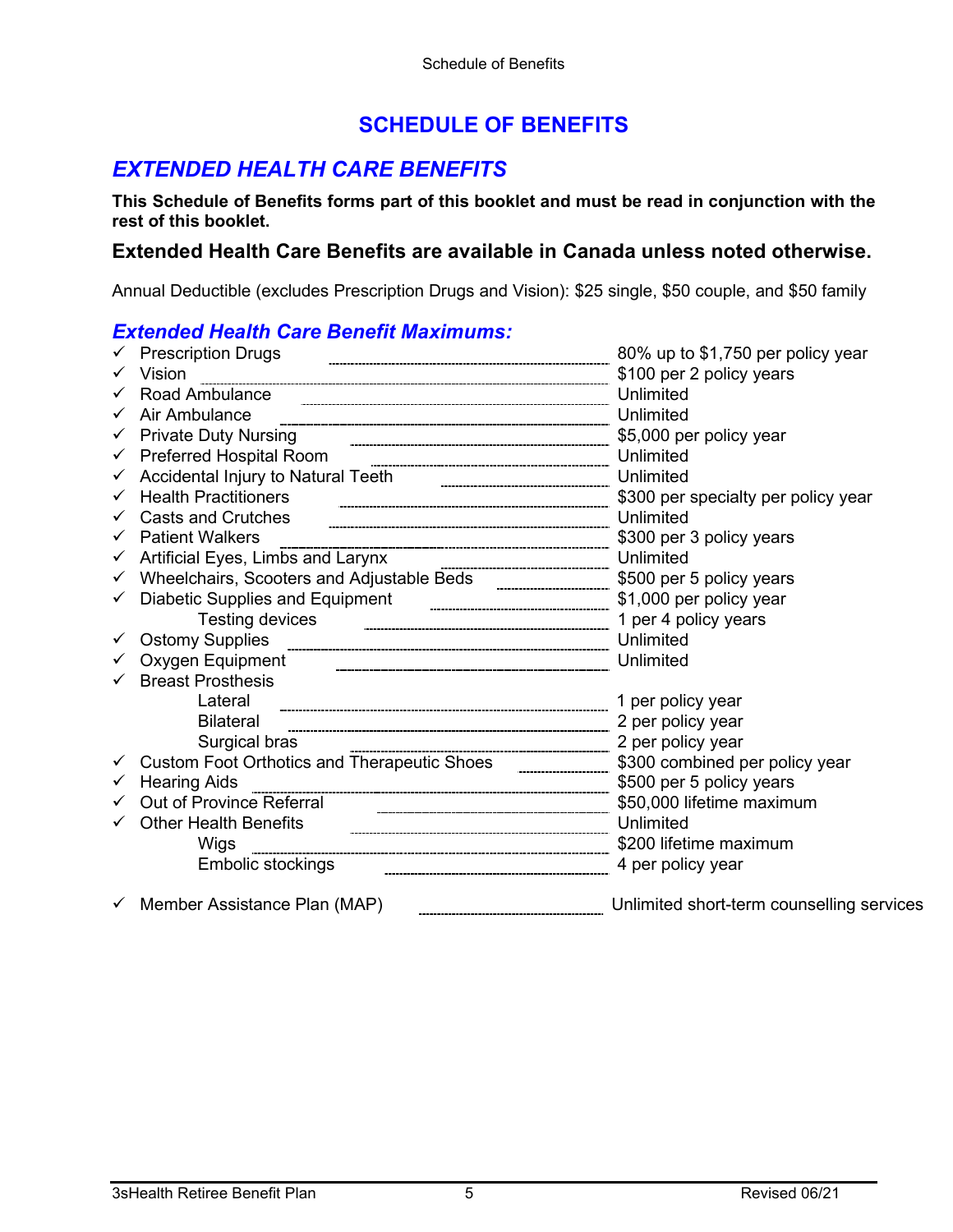### **OUT OF PROVINCE/CANADA**

#### **This Schedule of Benefits forms part of this booklet and must be read in conjunction with the rest of this booklet.**

Members Eligible for Coverage: In order to be eligible for Out-of-Canada coverage under this plan, members and eligible dependents must be under age eighty (80).

| <b>Emergency Out of Province/Canada:</b> | \$1,000,000*     |
|------------------------------------------|------------------|
| <b>Maximum Out of Province Duration:</b> | 180 days         |
| <b>Maximum Out of Canada Duration:</b>   | 30 days          |
| <b>Stability Clause:</b>                 | 90 or 180 days** |

*\* You, or someone on your behalf, must contact our designated travel assistance firm prior to treatment whenever possible and in any event within twenty-four (24) hours of medical treatment or admission to hospital. Failure to contact our designated travel assistance firm within twenty-four (24) hours of medical treatment or admission to hospital will result in restricted coverage under the policy, otherwise payable to you, to 70% of eligible charges to a maximum of \$50,000.*

#### *For members under seventy-five (75) years of age:*

*\*\* GMS will not provide coverage for the treatment, recurrence or complications relating directly or indirectly to a medical condition which was consulted for, treated or investigated during the ninety (90) day period immediately before the effective date of travel coverage. A medical condition is covered if it is controlled by the consistent use of medications prescribed by a physician, provided that, during the ninety (90) day period prior to the travel coverage effective date, there has been no other treatment, no deterioration of that medical condition, no new, more frequent or more severe symptoms for that medical condition, no change in medication (a new medication or increase/decrease in dosage constitutes a change) and no medical attention after departure would be reasonably anticipated.*

#### *For members age seventy-five (75) years and over:*

*\*\* GMS will not provide coverage for the treatment, recurrence or complications relating directly or indirectly to a medical condition which was consulted for, treated or investigated during the one hundred and eighty (180) day period immediately before the effective date of travel coverage. A medical condition is covered if it is controlled by the consistent use of medications prescribed by a physician, provided that, during the one hundred and eighty (180) day period prior to the travel coverage effective date, there has been no other treatment, no deterioration of that medical condition, no new, more frequent or more severe symptoms for that medical condition, no change in medication (a new medication or increase/decrease in dosage constitutes a change) and no medical attention after departure would be reasonably anticipated.*

#### *Extended Health Care Travel Benefits and Maximums:*

| Hospitalizatio                       | Unlimited *             |
|--------------------------------------|-------------------------|
| $\checkmark$ Physicians and Surgeons | Unlimited *             |
| $\checkmark$ Health Practitioners    | \$300 combined per      |
| Physiotherapist                      | policy year             |
| Chiropractor                         |                         |
| Osteopath                            |                         |
| Podiatrist/Chiropodist               |                         |
| $\checkmark$ Private Duty Nursing    | \$5,000 per policy year |
| $\checkmark$ Emergency Transport     | Unlimited *             |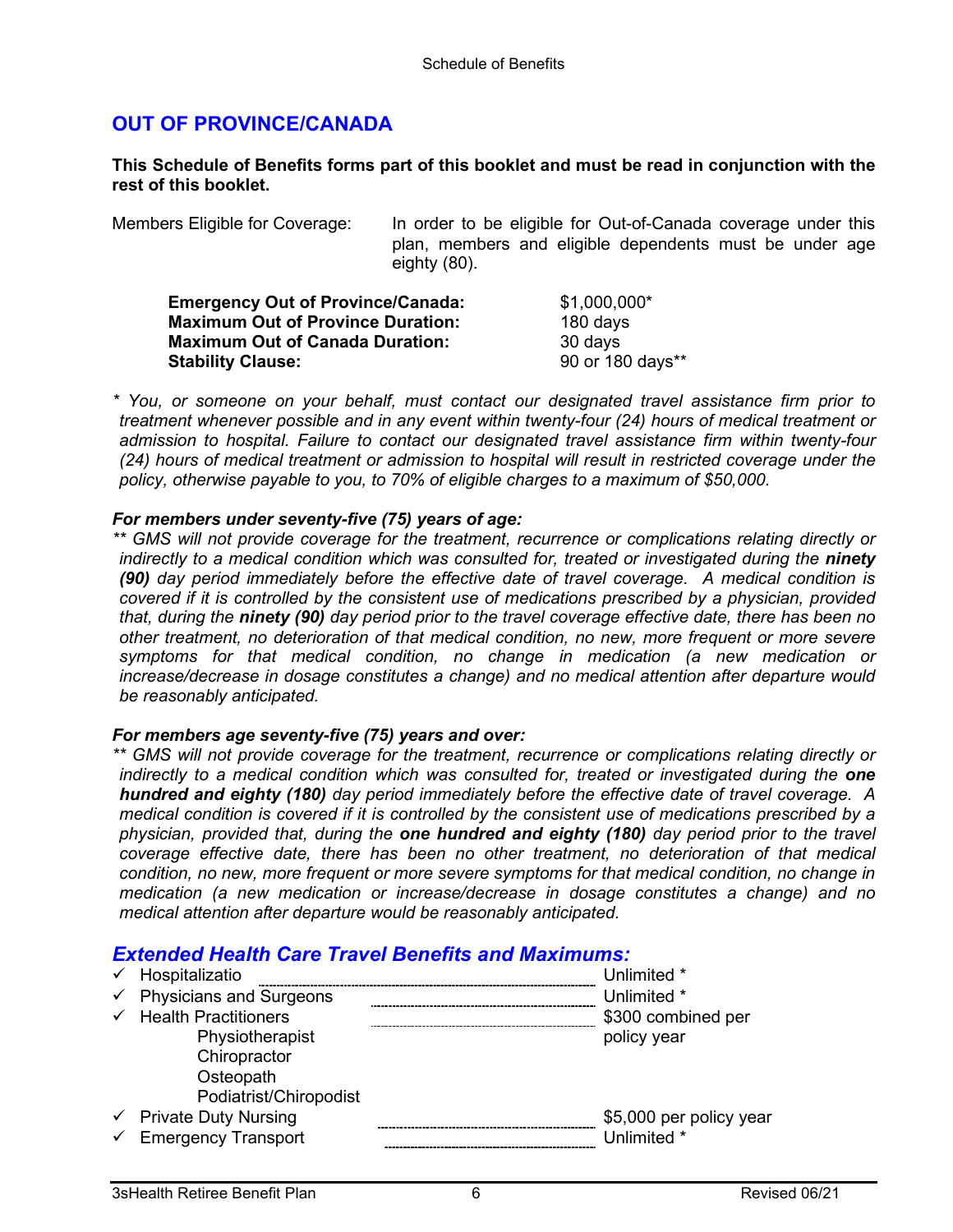| $\checkmark$ In-Flight Medical Attendant        | Unlimited *             |
|-------------------------------------------------|-------------------------|
| $\checkmark$ Accidental Injury To Natural Teeth | \$1,000 per policy year |
| $\checkmark$ Prescription Drugs                 | \$300 per policy year   |
| $\checkmark$ Return of Remains                  | \$3,000 per person      |
| $\checkmark$ Vehicle                            | \$1,000 per policy year |
| $\checkmark$ 24 Hour Travel Assistance          | 24 hour service         |

\* These benefits are each payable to an unlimited maximum, but cannot exceed the overall Emergency Out of Province/Canada maximum when combined with all other Out of Province/Canada benefits.

24-Hour Travel Assistance Services

The emergency medical travel coverage includes travel assistance services for members.

Our travel assistance service will provide the following services anywhere in the world:

- ♦ obtain medical treatment
- ♦ co-ordinate medical care and transportation
- ♦ verify coverage and provide support in areas of foreign languages

#### For Emergency Assistance Call:

**Toll Free: 1-800-459-6604 (Canada or U.S.) Collect: (905) 762-5196(elsewhere)**

*\*\* When travelling outside of Canada, subscribers must return to Canada for a minimum of seventytwo (72) hours prior to making a subsequent trip outside of Canada. (This condition does not apply in cases where trip duration is less than fourteen (14) days). Each of the benefit conditions and exclusions, including the ninety (90) or one hundred and eighty (180) day stability clause, pertains to each subsequent trip taken.*

# *DENTAL CARE BENEFITS*

**This Schedule of Benefits forms part of this booklet and must be read in conjunction with the rest of this booklet.** 

| 1 <sup>st</sup> Year Dental Care Benefit Maximum: \$1,000 combined per person per policy year |     |
|-----------------------------------------------------------------------------------------------|-----|
| $\checkmark$ Preventative and Basic Services                                                  | 80% |

*2nd Year Dental Care Benefit Maximum: \$1,500 combined per person per policy year*

| $\checkmark$ | <b>Preventative and Basic Services</b> |  |
|--------------|----------------------------------------|--|
| $\checkmark$ | Maior Dental Services                  |  |

#### **NOTE: The Extended Health, Dental and Travel Plan is insured by Group Medical Services**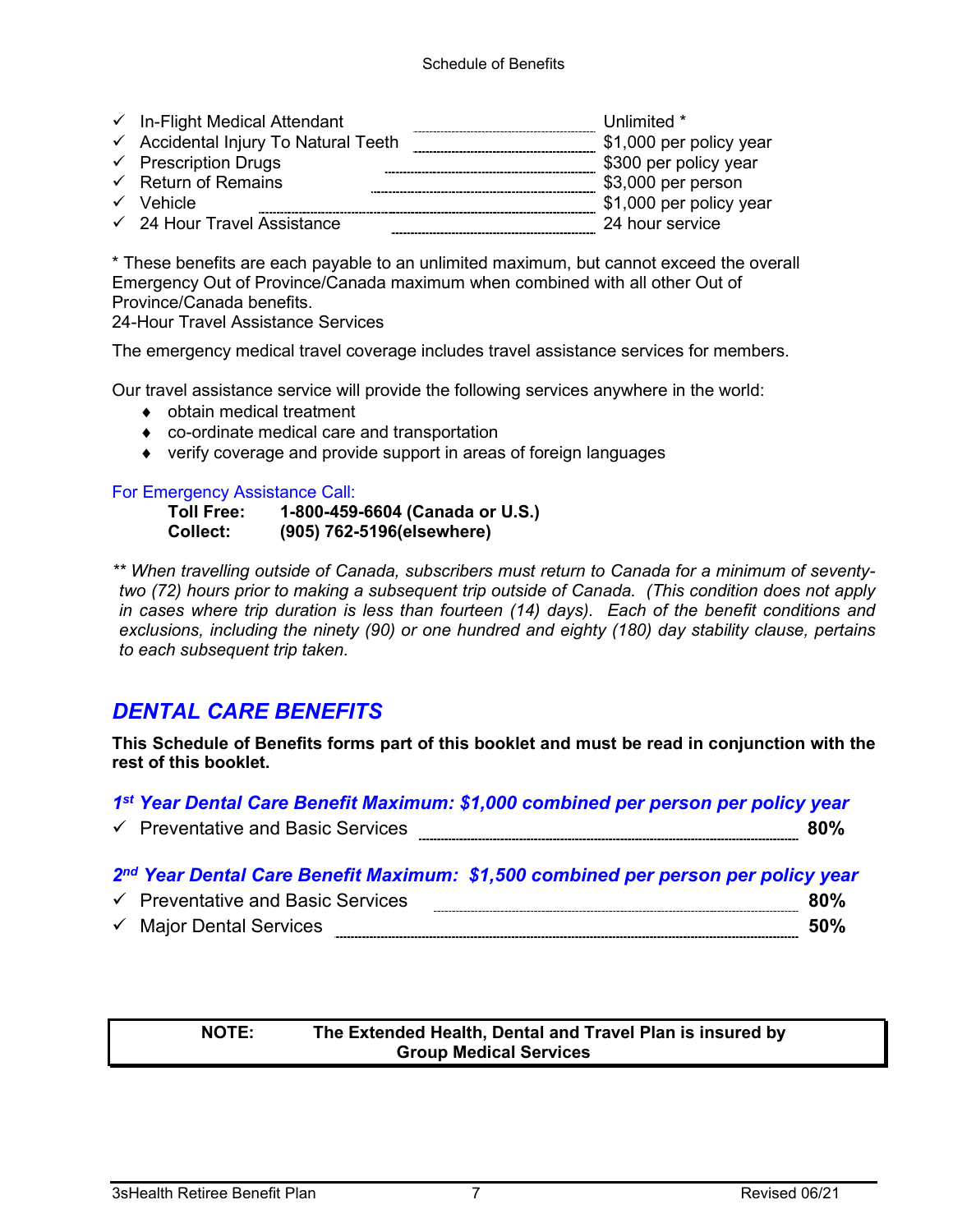# **GENERAL INFORMATION**

# *ELIGIBILITY*

## **Who is eligible to enroll?**

### *Eligibility of a member*

To be eligible to participate in this plan you must be:

- a retiree of a 3sHealth participating employer or of 3sHealth, or
- a disabled employee of a 3sHealth participating employer or of 3sHealth who has lost coverage under a 3sHealth disability plan, or
- an employee of 3sHealth or a 3sHealth participating employer who lost extended health care and/or dental coverage under the 3sHealth Employee Benefit Plans on December  $31<sup>st</sup>$ , as a result of working less than 780 hours in the calendar year, and
- insured under a provincial government health insurance plan.

Eligibility is contingent upon full payment of all required premiums.

To be eligible, members must have a valid health services card from their province of residence and remain in their province of residence for the minimum required number of days outlined by provincial heath care legislation and/or government health plan in order to maintain provincial health coverage.

## *Eligibility of a dependent*

A dependent will be eligible for coverage on the latest of the following dates:

- a) the date that the member becomes eligible for coverage under this plan; or
- b) the date that the individual(s) becomes a dependent as defined in this booklet.

Your spouse and/or dependent children may also qualify for coverage based on the following:

- Your spouse, defined to be your legal spouse by virtue of a religious or civil marriage or a person who has been residing with you continuously for at least one (1) year and who has been maintained and publicly represented by you as your spouse;
	- − Benefits can be extended for a former spouse where you are required by court order to provide some or all of the benefits available under your plan.
- Any unmarried child of you or your spouse (including step-child, adopted child, or a child for whom you have been granted custody pursuant to an Order of the Court) who is chiefly dependent upon you or your spouse for support and maintenance:
	- under twenty-one (21) years of age and not working more than 30 hours per week, unless a full-time student;
	- under twenty-five (25) years of age if the child is undergoing full-time student educational training in Canada, who is chiefly dependent upon the member or spouse for support and maintenance; or
	- a developmentally or physically disabled child, regardless of age, is satisfactory proof of disability is received within thirty-one (31) days of the child reaching the ages indicated above to ensure continuing eligibility (must be considered incapacitated due to a permanent mental or physical infirmity and incapable of supporting himself/herself financially due to a medically diagnosed physical or psychiatric condition).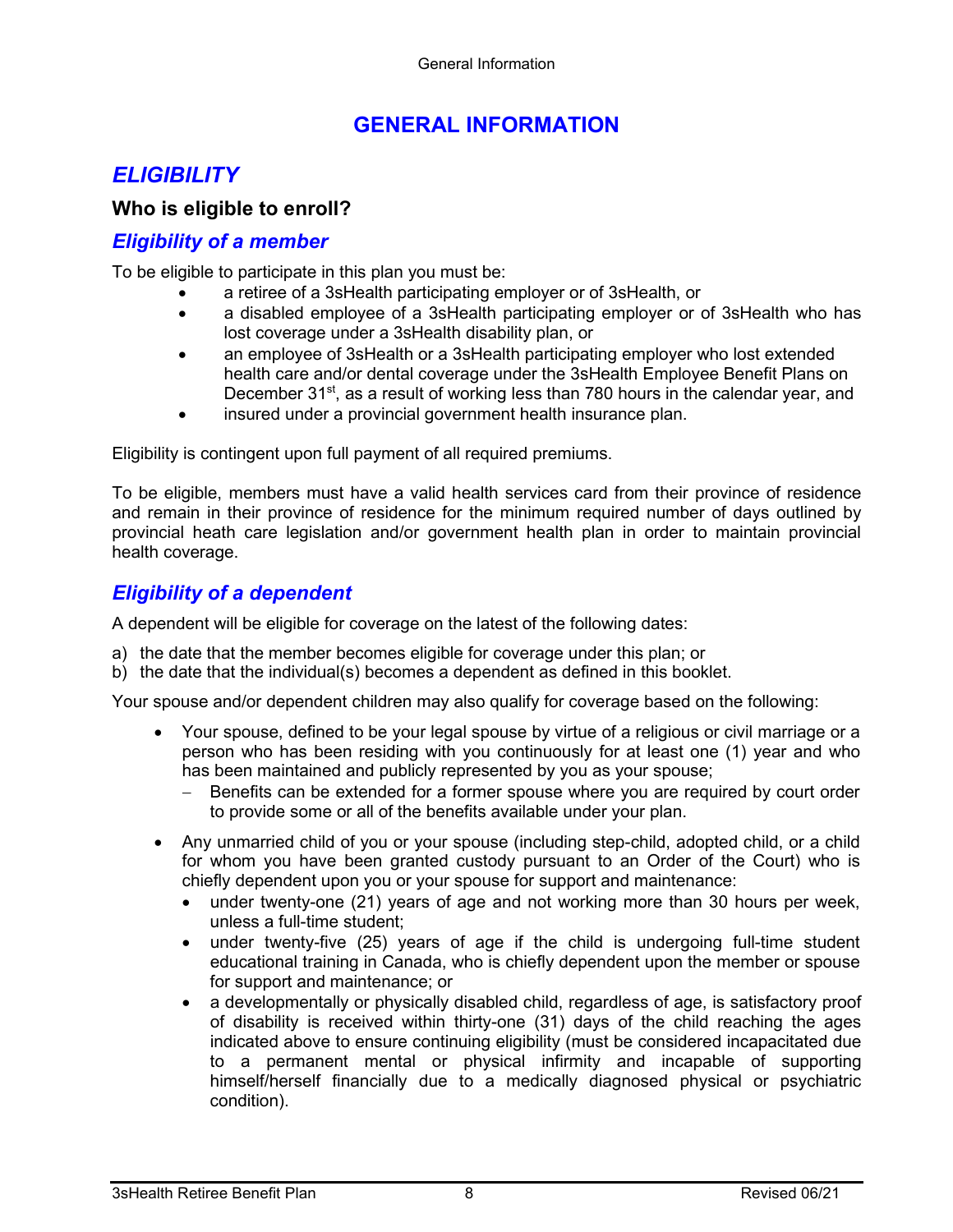If your child is suffering from a medically diagnosed permanent mental or physical infirmity, or is a student, for continued coverage beyond age 21 you must submit a written application within 31 days of your child reaching age 21 and supply proof of their infirmity, or status as a student.

A child for whom you or your spouse has been appointed guardian is not an eligible dependent unless Group Medical Services has received satisfactory proof of guardianship. If your insured spouse is the guardian, the insured spouse must be residing with you.

A child is not considered a full-time student if the child is being paid while attending a training or retraining program at an educational institution, excluding scholarships. If you have dependent children who are students over age 21, you must submit proof of student status each semester (by completing the student declaration form).

Notice of dependent eligibility must be provided in writing to Group Medical Services.

To be eligible, dependents must have a valid health services card from their province of residence and remain in their province of residence for the minimum required number of days outlined by provincial heath care legislation and/or government health plan in order to maintain provincial health coverage.

#### *You can only insure one spouse at a time.*

You must insure the same person for all spousal benefits provided under this plan. You can change from one insured spouse to another by submitting an Application/Change Form removing the current spouse and adding the new spouse.

A change from a common-law spouse to a legal spouse is only valid when the legal spouse is living with you. A change from a former spouse to a legal spouse is not allowed unless the court order under which the former spouse qualified for coverage has expired.

In the event of death of the member, the surviving spouse shall be considered a member and may continue coverage with the plan for as long as premiums continue to be remitted. The plan option shall be downgraded the first of the month following the death of the member.

#### **How do I apply for coverage?**

3sHealth, your employer/plan administrator, or Group Medical Services can provide you with the group enrolment form and/or other forms necessary to apply for or change your group insurance coverage. You must complete and sign a group enrolment form to apply for group insurance coverage for yourself and/or your dependents.

#### **What if I have comparable coverage under my spouse's extended health care plan?**

According to Coordination of Benefit guidelines, after the government plans and your spouse's plans have been determined, the excess benefits may be coordinated with those of other policies.

Benefits payable from all plans will not exceed 100% of the actual allowable expenses.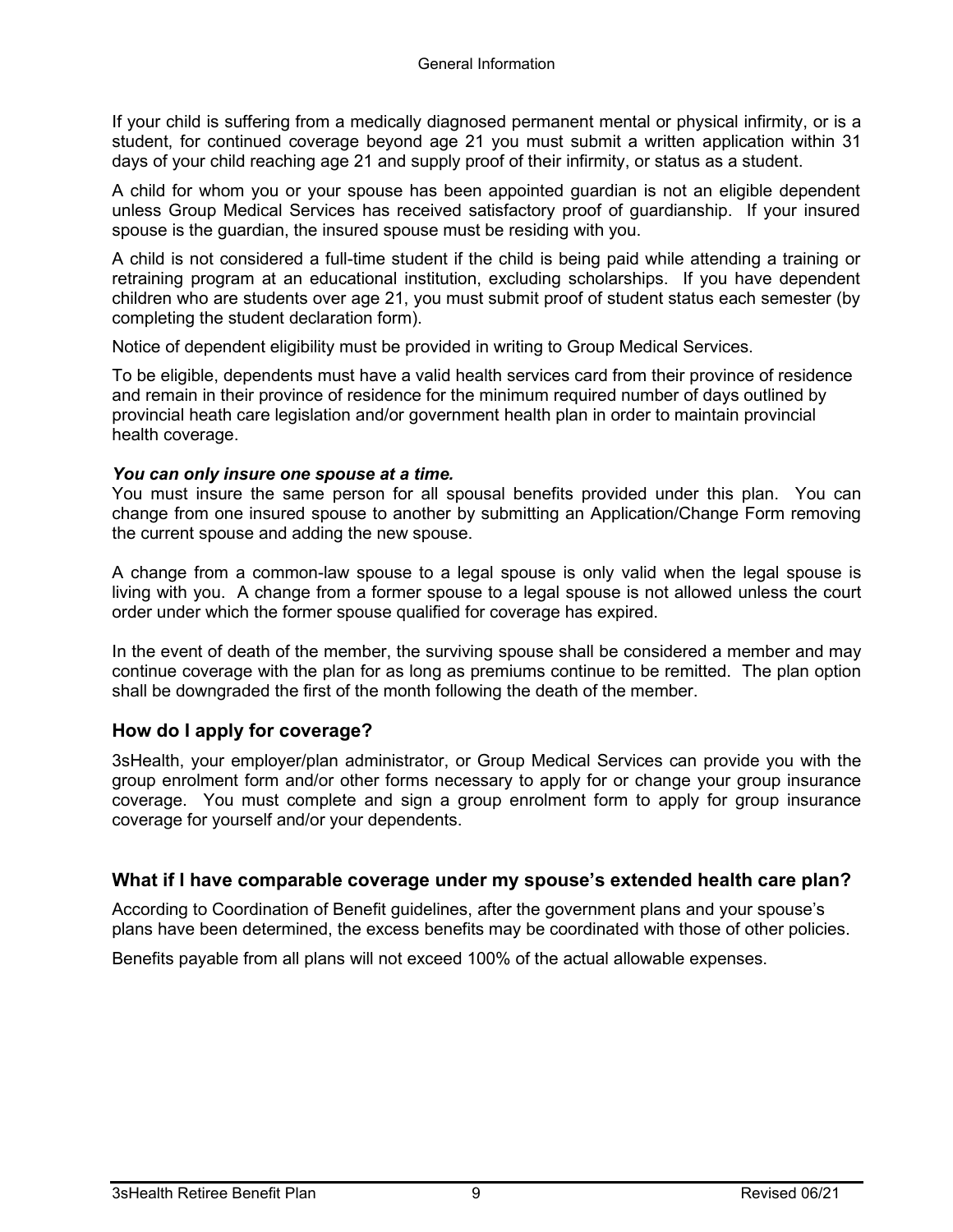### **When does coverage begin?**

### *Member's effective date*

New retirees must apply within 90 days of:

- retirement from active work, therefore losing coverage under the employer plan; or
- termination of coverage under your spouses' group benefit plan; or
- becoming eligible to join this plan.

Coverage is effective the first day of the month indicated on your application for coverage.

Existing retirees who have retired within the past 24 months of the effective date of this plan and who do not have current coverage will be subject to individual underwriting (approval or denial of coverage).

## *Dependent's effective date*

Your dependent coverage takes effect on the later of the following dates:

- the date your coverage begins
- the date the dependent becomes eligible for coverage

Extended health care coverage for a dependent, who is hospitalized on the date they become eligible for coverage, other than a newborn child, will be delayed until the first day immediately following his/her discharge from hospital.

#### **When does coverage terminate?**

### *Member's termination effective date*

Your coverage under this plan terminates automatically on the earliest of the following dates:

- a) the date of termination of the plan;
- b) the end of the period for which premiums have been paid; or
- c) the date on which you no longer meet the definition of a member, as provided by this plan.

A member may terminate coverage at any time, by giving written notice to GMS at least sixty (60) days in advance. Termination shall take effect on the later of the date of termination stated in the written notice, or 60 days after the written notice is received by GMS.

### *Dependent's termination effective date*

The coverage of a dependent under this plan terminates automatically on the earliest of the following dates:

- a) the date that the coverage is terminated for the member;
- b) the date that the person no longer satisfies the definition of dependent, as provided by this plan;
- c) the date on which the dependent's age is over the specified age in the Schedule of Benefits; or
- d) the end of the period for which premiums have been paid.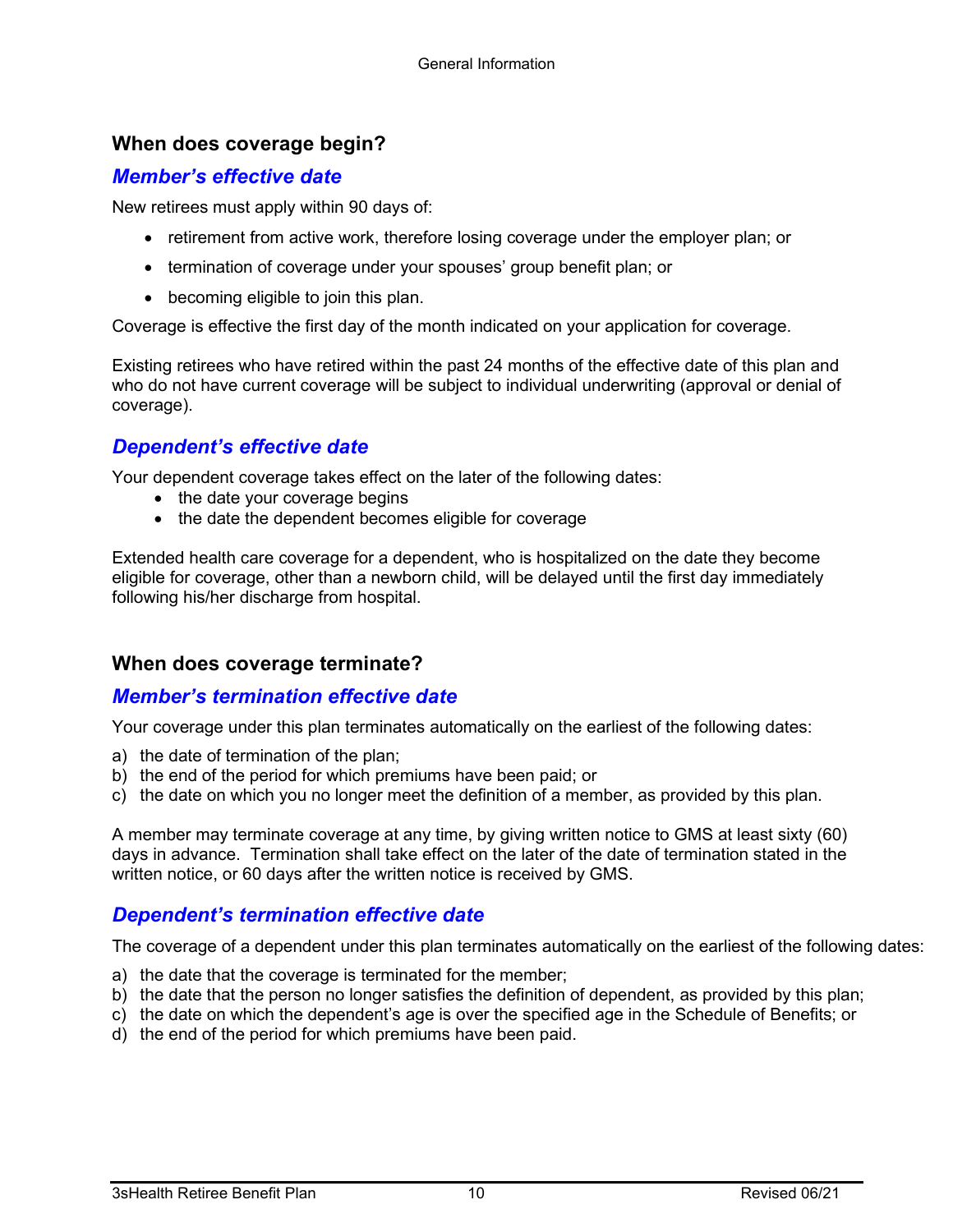# *UPDATING RECORDS*

To ensure that coverage is kept up to date for you and your dependents, it is vital that you advise GMS of any changes. This includes a name change, change in marital status or dependents, or application for benefits previously waived. This form should be signed and submitted to Group Medical Services within 31 days of satisfying dependent eligibility requirements. It is important to note that if you or your dependents are eligible to participate in this plan, it does not mean automatic coverage.

The enrolment form is available on the 3sHealth website at [www.3sHealth.ca.](http://www.3shealth.ca/)

# *DUPLICATE COVERAGE WITH OTHER PLANS*

### **What happens if I have coverage with another plan?**

Group Medical Services will co-ordinate extended health care benefits payable under this plan with other plans which also cover you and your dependents for similar benefits. After the benefits of the government plans have been determined, the excess benefits will be coordinated with those of other policies if the person is covered for similar benefits simultaneously under any other policy. Benefits payable from all plans will not exceed 100% of the actual allowable expenses.

For members and their spouses, the plan with no co-ordination of benefits (COB) provision in the policy or plan document determines benefits first (primary carrier). If the other plan(s) has a coordination of benefits provision, priority goes to the plan in the following order:

- a) the group plan where the insured person is covered;
- b) if a person is a member of two plans, priority goes to:
	- i.) the group plan where the Member is an active full-time Employee;
	- ii.) the group plan where the Member is an active part-time Employee;
	- iii.) the group plan where the Member is a retiree;
- c) the group plan where the person is covered as a Dependent spouse;
- d) the private plan (Individual Health Plan) where the insured person is covered.

#### *Dependent Children*

- e) the group plan of the parent with the earlier birthdate (month/day) in the calendar year;
- f) the plan of the parent whose first name begins with the earlier letter in the alphabet, if the parents have the same birthdate;
- g) in situations where parents are separated/divorced, then the following order applies;
	- i.) the group plan of the parent with custody of the child;
	- ii.) the group plan of the spouse of the parent with custody of the child;
	- iii.) the group plan of the parent not having custody of the child; or
	- iv.) the group plan of the spouse of the parent not having custody of the child.
- h) the private plan (Individual Health Plan) where the insured person is covered.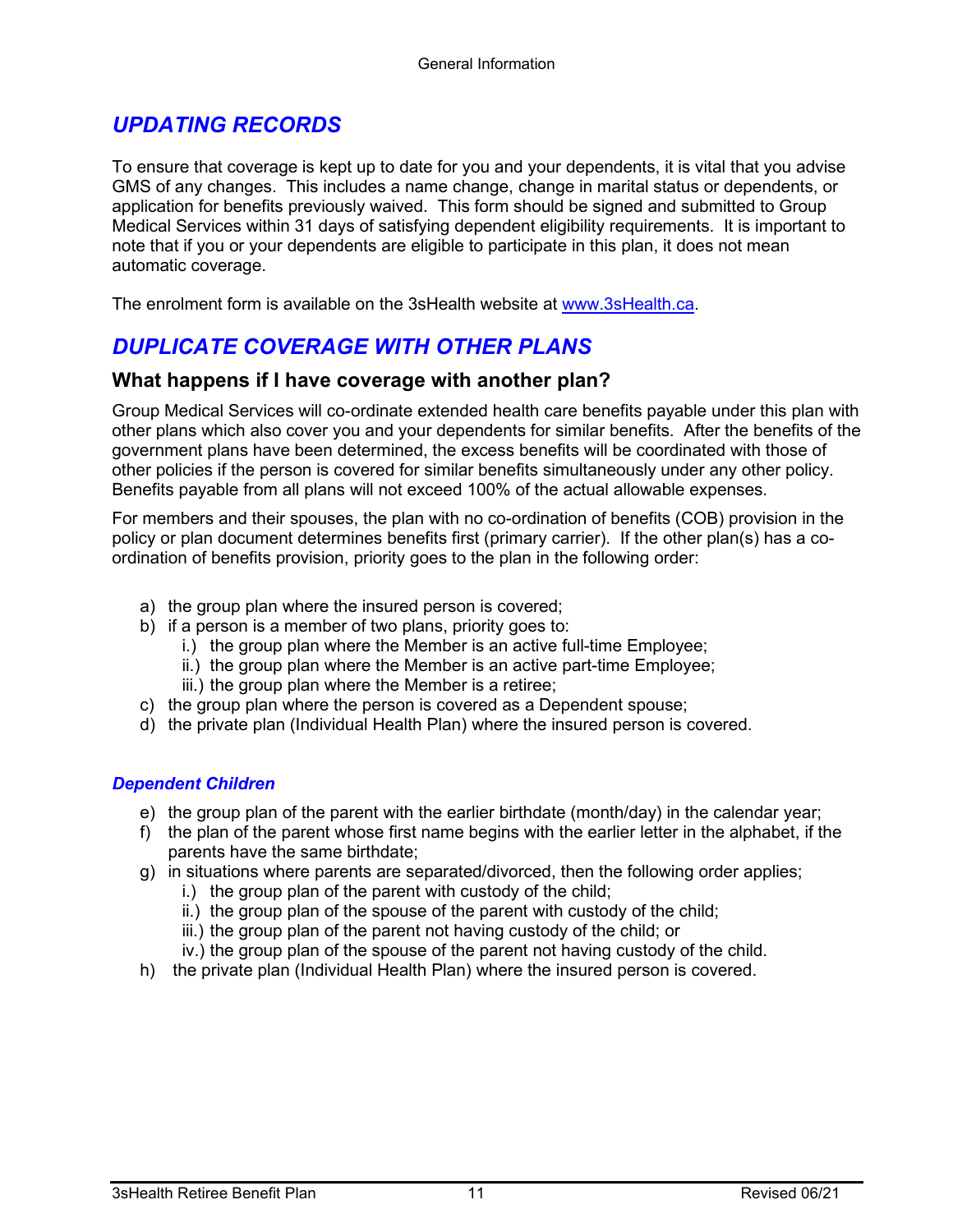# **How do I submit a claim for co-ordination of benefits?**

To submit a claim when co-ordination of benefits applies, refer to the following guidelines:

- Refer to the order of benefit payment section, determine which plan is the primary carrier and which is the secondary carrier.
- Submit all necessary claim forms and original receipts to the primary carrier.
- Keep a photocopy of each receipt or ask the primary carrier to return the original receipts to you once your claim has been settled.
- Once your claim has been settled by the primary carrier, you will receive an explanation outlining how your claim has been handled.
- Submit this explanation along with all necessary claim forms and receipts to the secondary carrier for further consideration or payment, if applicable.

# *PAY-DIRECT CARD*

Your Pay-Direct Card contains your Group Medical Services (GMS) and Pay-Direct identification number for the individuals covered by the plan.

Simply present this card for prescription drug, dental, vision and health practitioner claims to participating providers. Claims will be submitted directly to GMS on your behalf, saving you time and money. Your provider will be able to tell you whether the product or service, or portion of that product or service, is eligible for coverage under your plan.

Since there are numerous providers throughout the province, not all of them will be familiar with the Group Medical Services Pay-Direct card. The numbers must be entered exactly as they appear on the card.

If your spouse has coverage under another plan, submission of receipts must be made to that plan first. GMS will reimburse balance amounts not paid by the other carrier. If you have dependent children, the parent with the earlier birth date will submit the claims to their plan.

## *PAYMENT OF PREMIUMS*

To finance the annual premium of the plan, Group Medical Services will deduct member premiums through monthly automatic bank deductions (pre-authorized debit). These monthly debits are deducted on the first banking day of each month.

Your plan option (i.e. Single, Couple, Family) at enrollment, or subsequently on renewal, determines your minimum premium payments for the entire policy year. In the event of life change such as marriage, death, divorce, the addition or removal of a dependent, family status can be downgraded or upgraded during the policy year. The change to coverage and any required adjustment to premiums will be effective the first of the month following receipt of your request. The premiums for the change in coverage will remain in effect for the remainder of the entire policy year.

In the event that your option is upgraded during the year (e.g. Single to Couple, Couple to Family), the rate for the upgraded option takes effect immediately and will remain in effect for the remainder of the entire policy year.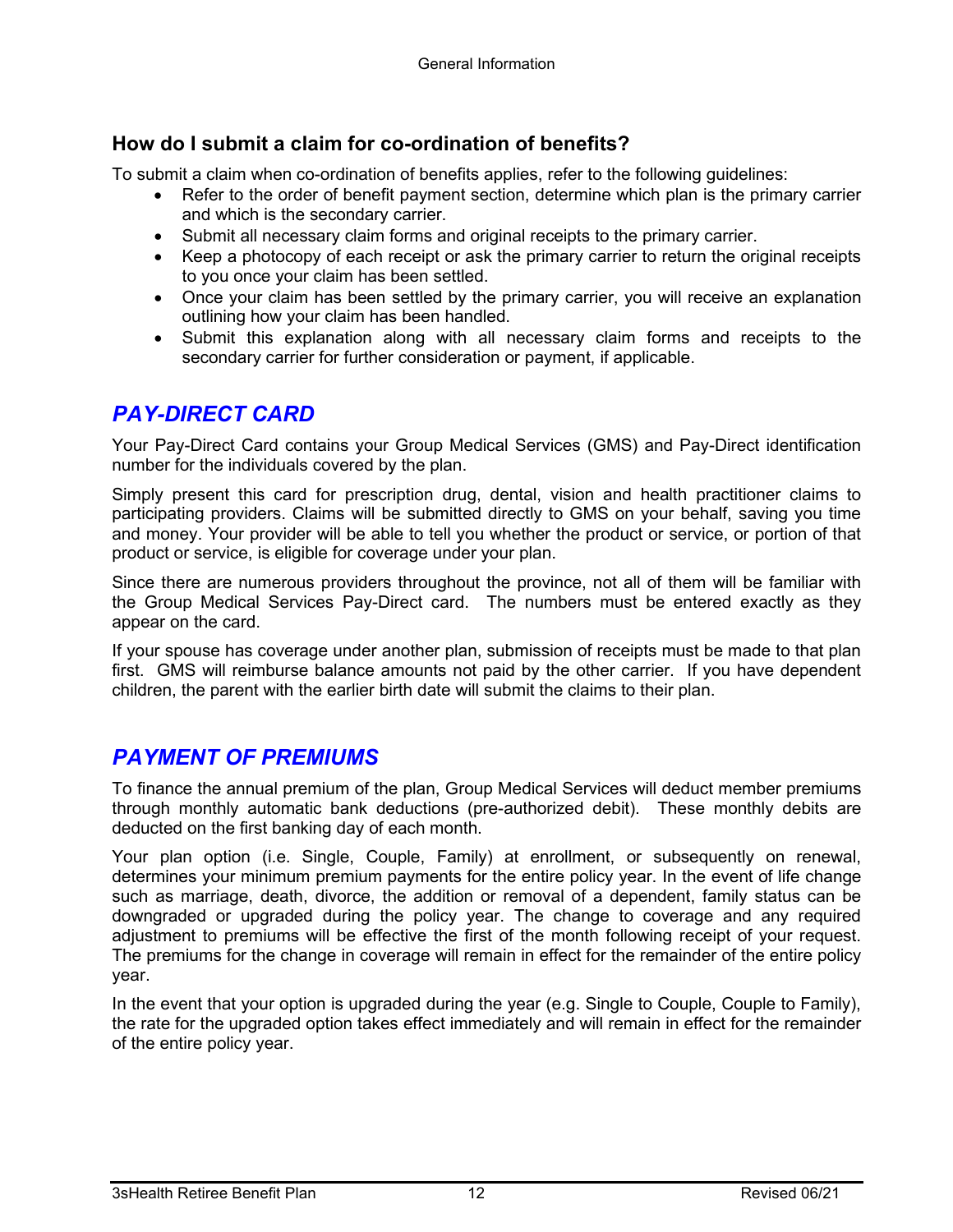# *PAYMENT OF CLAIMS*

### **How and where do I submit a claim for extended health and dental benefits?**

In order for Group Medical Services to pay **extended health care** benefits, submit a completed Group Medical Services Extended Health Care Plan Claim Form and the original receipts with the following information: Group Medical Services identification number, patient name, address and phone number, date and details of service and physician referrals where required.

In order for Group Medical Services to pay **dental care** benefits, submit a Group Medical Services' Dental Claim Form or a standard dental claim form.

Claims forms are available through Group Medical Services or on the Group Medical Services website at [www.gms.ca](http://www.gms.ca/) or on the 3sHealthwebsite at www.3sHealth.ca

Group Medical Services does not return receipts, so be sure to make copies of the receipts if you require them to co-ordinate claims with other carriers or for income tax purposes.

Claims can be mailed to or dropped off at Group Medical Services' head office:

Attn: Group Claims Group Medical Services 2055 Albert Street PO Box 1949 Regina, SK S4P 0E3

# *NOTICE OF CLAIMS*

Claims must be submitted within twelve (12) months from the date of service in order to be eligible for reimbursement. However, if the policy terminates, members must submit any claim to Group Medical Services within thirty (30) days following the date of termination of the policy.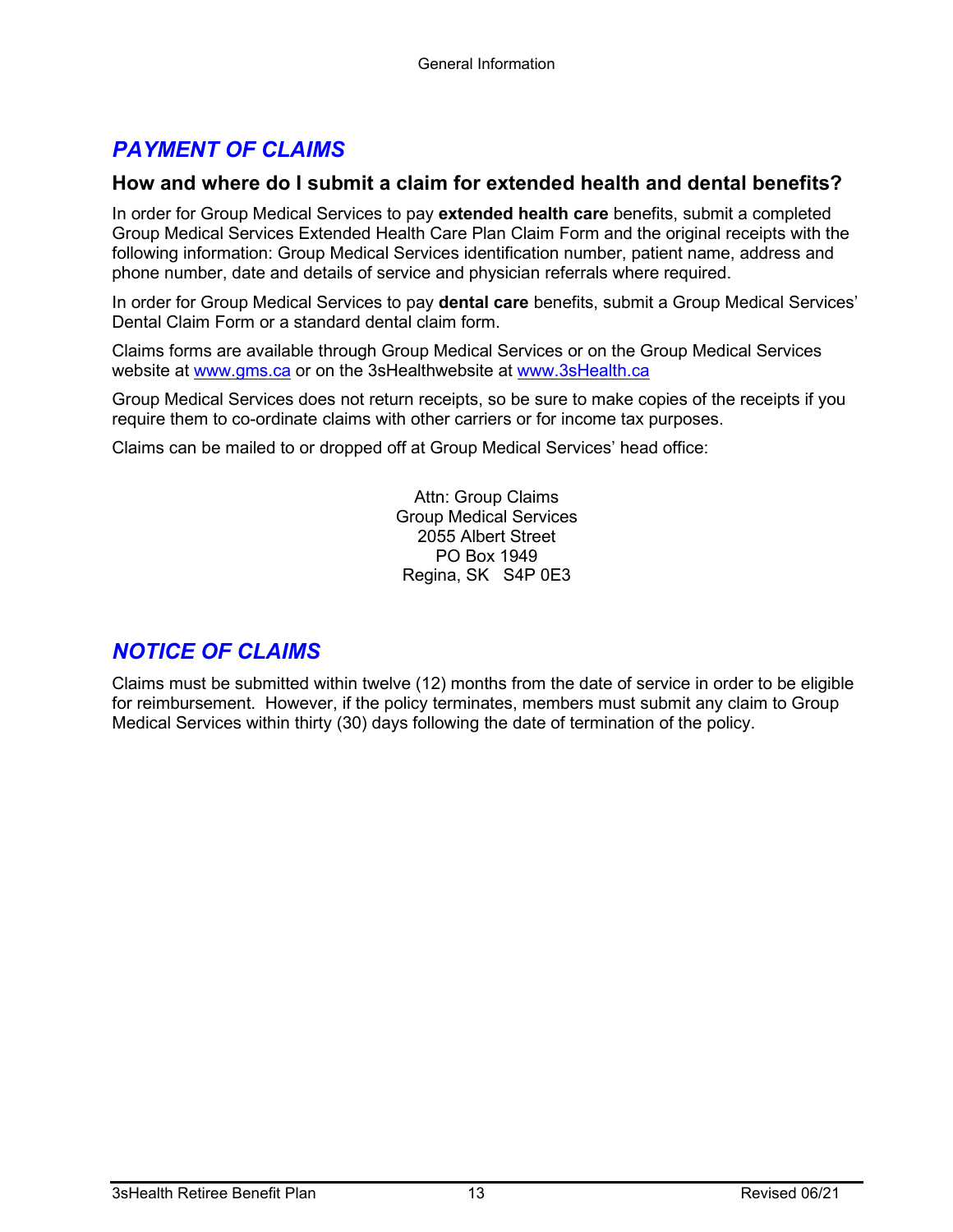# **EXTENDED HEALTH CARE BENEFITS**

The following benefits are payable resulting from injury or illness which is not assumed under a province's basic medical plan. Coverage is per policy year with limits payable per person, unless otherwise stated.

### **Included in this section is a list of Extended Health Care Benefits available in Canada unless noted otherwise**

#### **Prescription Drugs**

Payment for formulary and non-formulary prescription drugs not otherwise covered under the subscriber's provincial drug plan, which require a written prescription from a physician.

All claims for prescription drugs must first be submitted to your provincial drug plan for eligibility. In order to ensure proper coordination with the member's provincial health plan, the member, when requested, may be required to apply for any and all support or coverage programs that may exist or may come to exist. GMS coverage applies after the benefits of the government plans, including but not necessarily limited to the provincial drug plan, have been determined. Generic substitutions may be used to replace brand name prescription drugs, unless "no substitutions" is specifically indicated on the prescription by the physician.

This benefit excludes fertility drugs, drugs intended for the treatment of sexual dysfunction, lifestyle drugs, experimental drugs, diet drugs, drugs used for cosmetic purposes, drugs for immunization/vaccination, drugs normally available over the counter and drugs for the cessation of smoking.

#### **Vision**

Payment for prescription eyeglasses, prescription sunglasses, contact lenses and/or corrective laser eye surgery. Eyeglasses and contact lenses require written prescription of a physician or optometrist. This benefit excludes payment for non-prescription eyeglasses, non-prescription sunglasses or non-prescription contact lenses used for cosmetic purposes.

Payment for eye examinations, including refractions. This benefit excludes eye examinations related to surgical procedures and/or eye examinations for any form of optical surgery.

#### **Road Ambulance**

Payment for the transport within your province of residence, of emergency cases to the nearest hospital or health centre equipped to provide emergency treatment.

50% payment for the return of bedridden cases to the place of permanent residence.

This benefit excludes payment for transportation to physician's offices and medical clinics.

#### **Air Ambulance**

Payment for the transport within your province of residence, of emergency cases by your provincial government air ambulance, of emergency cases when authorized by a physician.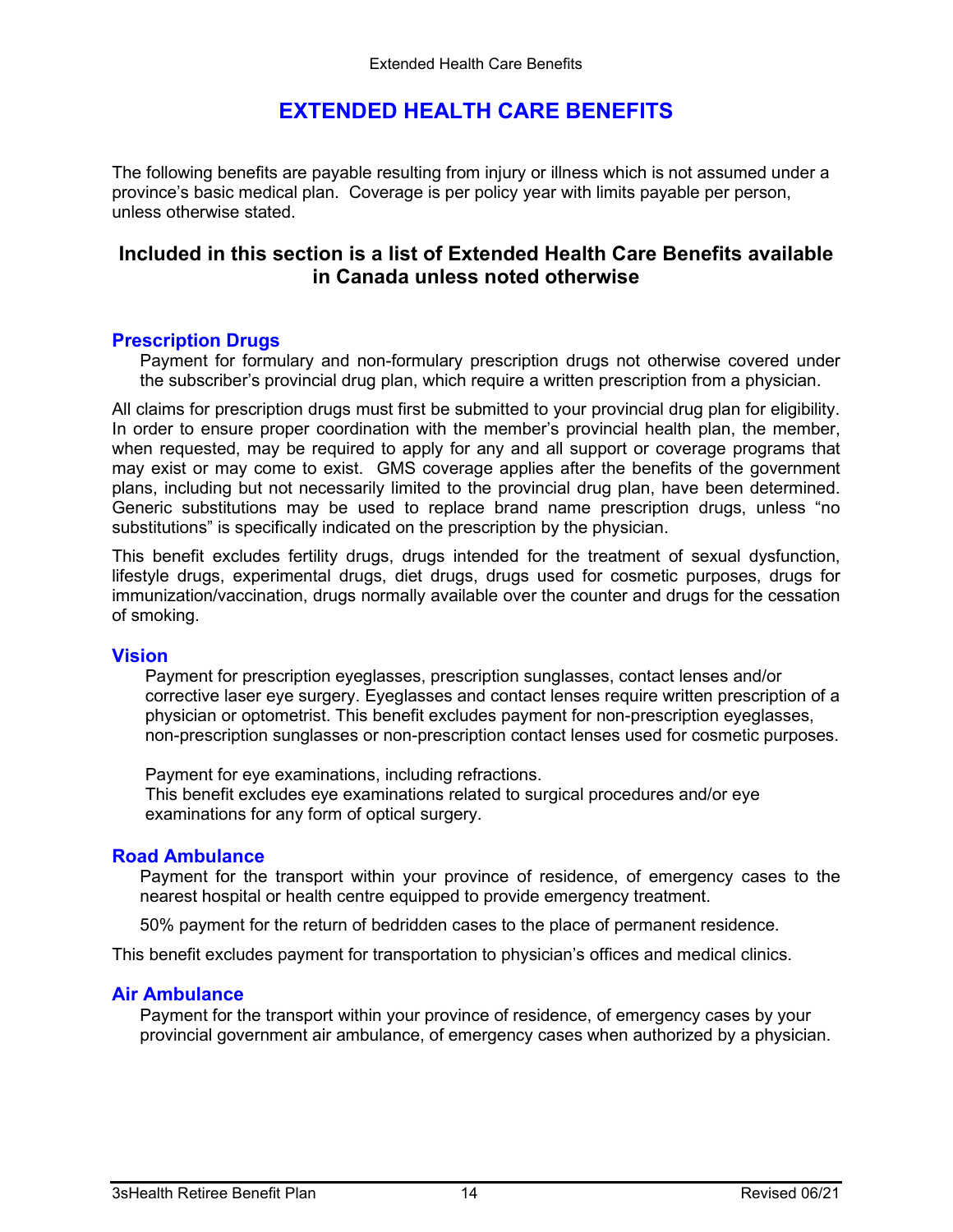#### **Private Duty Nursing**

Payment for private duty nursing charges in hospital or in home as palliative care by a registered nurse or a licensed practical nurse who is not immediately related to the patient or does not normally reside in the patient's home when ordered in writing by a physician.

In home services must commence immediately following release from hospital and must be consistent with the treatment of the condition for which the patient was hospitalized.

This benefit excludes nursing benefits rendered in licensed institutional type facilities.

#### **Preferred Hospital Room**

Payment for semi-private hospital room charges.

This benefit excludes convalescent and respite care.

#### **Accidental Injury to Natural Teeth**

Payment for the services of a dentist necessitated by accidental injury to natural teeth, such as a direct blow to the mouth, but not by an object wittingly or unwittingly placed in the mouth.

The injury must be reported to GMS within six (6) months of the accident.

#### **Health Practitioners**

Payment of the charges for chiropractic, podiatry, clinical psychology, massage therapy, acupuncture and physiotherapy treatments provided by a health practitioner who is a current member of a professional association recognized by GMS.

Treatments by a massage therapist, physiotherapist or psychologist require written referral of a physician.

All treatments must be provided by a practitioner not immediately related to the patient.

#### **Casts and Crutches**

Payment for the charges for fiberglass casts and for the purchase or rental of crutches.

#### **Patient Walkers**

Payment of the charges for rental of, or when approved by GMS, the purchase of, patient walkers when ordered in writing by a physician.

This benefit's maximum, as stated in the schedule of benefits, is payable per policy, not per person.

#### **Artificial Eyes, Limbs and Larynx**

Payment for an artificial eye, an artificial limb or an artificial larynx.

#### **Wheelchairs, Motorized Scooters and Adjustable Beds**

Payment for the rental of, or when approved by GMS, the purchase of, wheelchairs, motorized scooters and/or adjustable beds, when ordered in writing by a physician.

This benefit excludes adjustable beds for individuals confined to, or resident in, an active treatment hospital, a convalescent facility, a nursing home or a personal care home.

This benefit's maximum, as stated in the schedule of benefits, is payable per policy, not per person.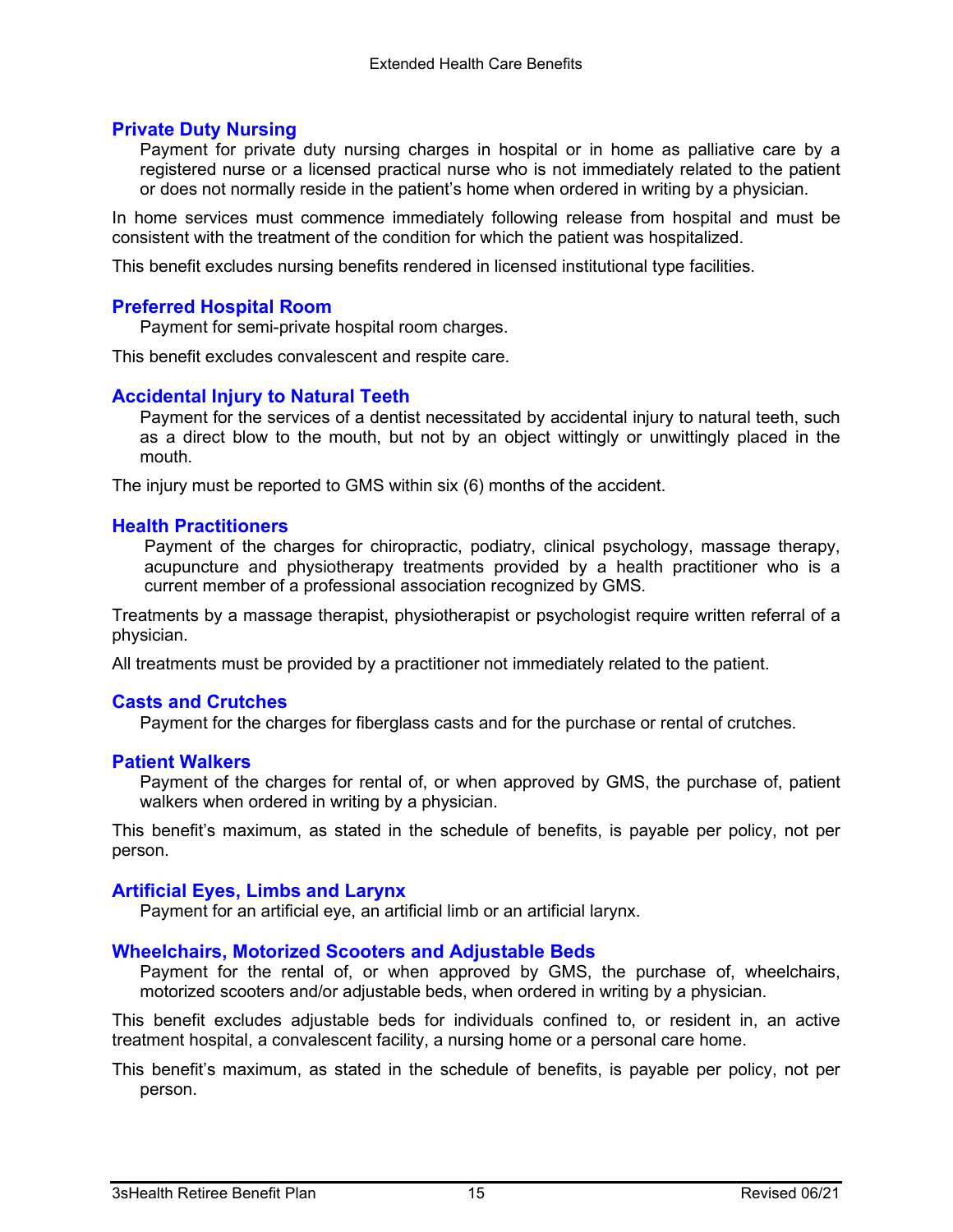#### **Diabetic Supplies and Equipment**

Payment for the purchase of diabetic supplies and equipment, including testing devices when ordered by a physician for use in the home. Insulin infusion sets, glucose monitoring systems, and insulin pumps are eligible for payment.

This benefit excludes insulin and other prescription medications.

#### **Oxygen Equipment**

Payment for the rental of, or when approved by GMS, the purchase of, oxygen equipment and/or Continuous Positive Airway Pressure (CPAP) supplies when ordered by a physician for use in the home.

This benefit excludes the cost of CPAP machines and oxygen.

#### **Ostomy Supplies**

Payment for the purchase of ostomy supplies when required for use in the home.

#### **Custom Foot Orthotics**

Payment for the purchase of custom-made foot orthotics by an accredited podiatric biomechanics laboratory.

The orthotic must be created by using a 3-dimensional impressing technique or a 3 dimensional model of the foot and be made from raw materials.

A written referral is required from the attending physician, podiatrist or chiropractor.

This benefit excludes payment for the costs of assessment, casting and/or scanning.

#### **Therapeutic Shoes**

Payment for the purchase, repair, or replacement of therapeutic shoes customized for a specific foot condition.

A written prescription, including a medical diagnosis of a foot condition is required from an orthopedic surgeon, a podiatrist, or an attending physician.

The shoe must be custom built or specifically designed or melded for the covered person, and supplied by a certified pedorthist, orthotist, or chiropodist/podiatrist. The receipt must be completely itemized, with the type of shoe including all modifications done.

This benefit excludes payment for sandals, runners, and boots/shoes with trends or fashion that have pointed toes.

#### **Breast Prosthesis**

Payment for the purchase of artificial breast prosthesis and surgical bras for mastectomy patients. A written physician's referral is required for mastectomy patients.

#### **Hearing Aids**

Payment for a hearing aid, when fitted by an audiologist or when an audiogram is conducted by an audiologist.

This benefit excludes payment for hearing tests, hearing aid fitting services, batteries, repairs and additional and/or replacement ear moulds.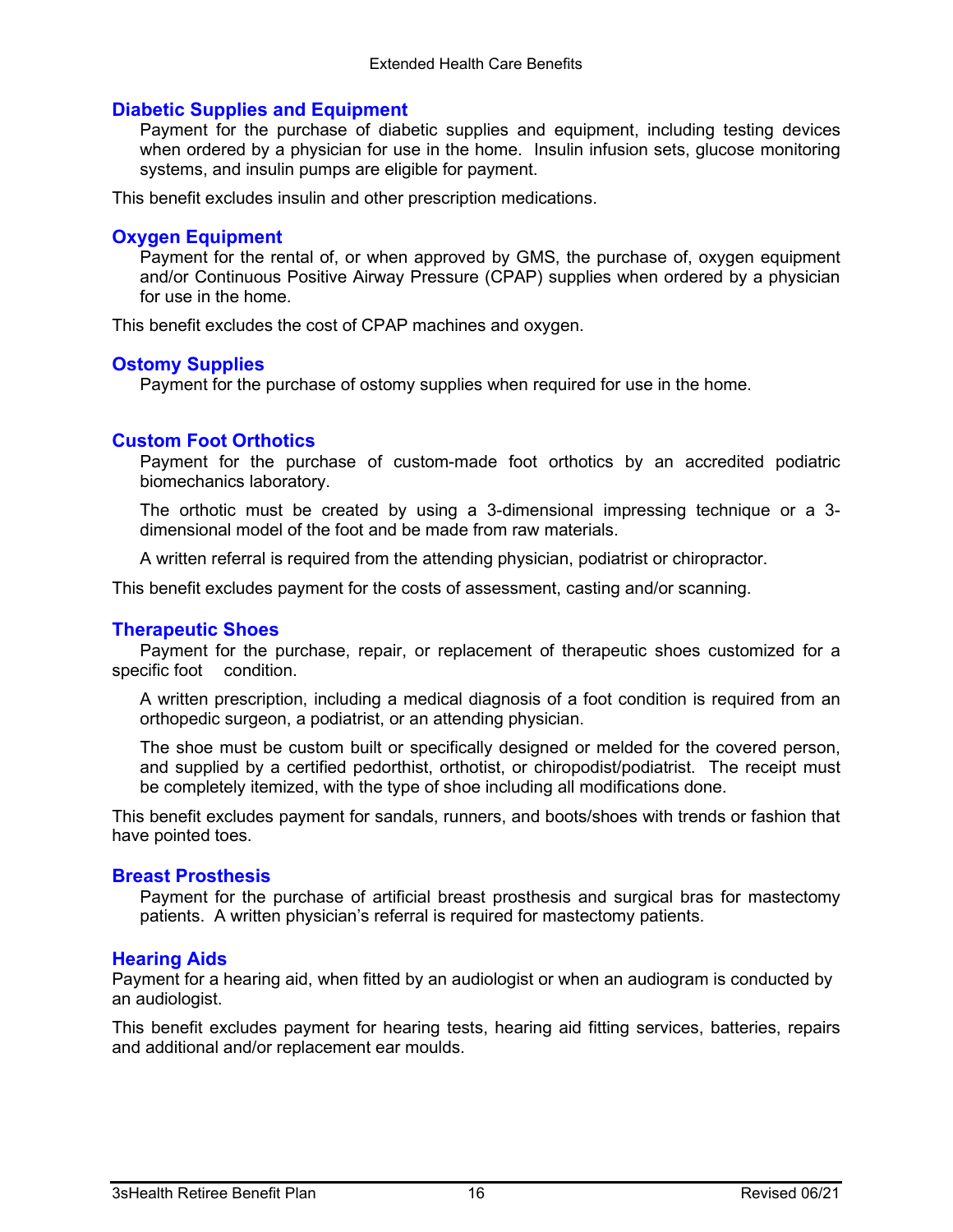#### **Out of Province Referral**

Payment for the charges of physician, anaesthetic, radiology, laboratory, hospital and ambulance services, for treatment not available in your province of residence, when recommended by a specialist.

The claim must have prior written approval from GMS.

This benefit excludes payment for any condition that existed in the twelve (12) months prior to the effective date of coverage. Referrals for services that are outside of Canada are excluded from this benefit.

#### **Other Health Benefits**

Payment for the purchase or rental of splints, wigs, braces with metal components, trusses, rib belts, air casts, clavicle straps, shoulder immobilizers, cervical collars, sacroiliac corsets, embolic stockings, aero chambers, and compressors.

All items require a written prescription from a physician.

### **Member Assistance Program (MAP)**

Short-term confidential, professional counselling and advice on a wide range of personal, family, and retirement related situations. There is no cost, services are available to members and eligible dependents covered under the 3sHealth Retiree health plan.

You will be matched with a counsellor who suits your needs. Counselling services are offered face-to-face, over the phone, through video, or online for any of life's challenges including, but not limited to:

Life Balance Solutions

- $\checkmark$  Nutritional Coaching
- Health Smart Coaching Services Career smart coaching services
- $\checkmark$  Elder and Family Care

 $\checkmark$  Financial Coaching  $\checkmark$  Relationship Solutions

Grief and Loss

- $\checkmark$  Legal Advisory
- $\checkmark$  Smoking Cessation
- $\checkmark$  Jumpstart your wellness
- $\checkmark$  Retirement Planning (including postretirement)

Counselling services are provided by Homewood Health, available 24 hours a day, seven days a week. Offices are local and appointments can be made by contacting:

| <b>Toll Free:</b>             | 1-800-663-1142 |
|-------------------------------|----------------|
| <b>International Collect:</b> | 604-689-1717   |
| <b>Online:</b>                | homeweb.ca     |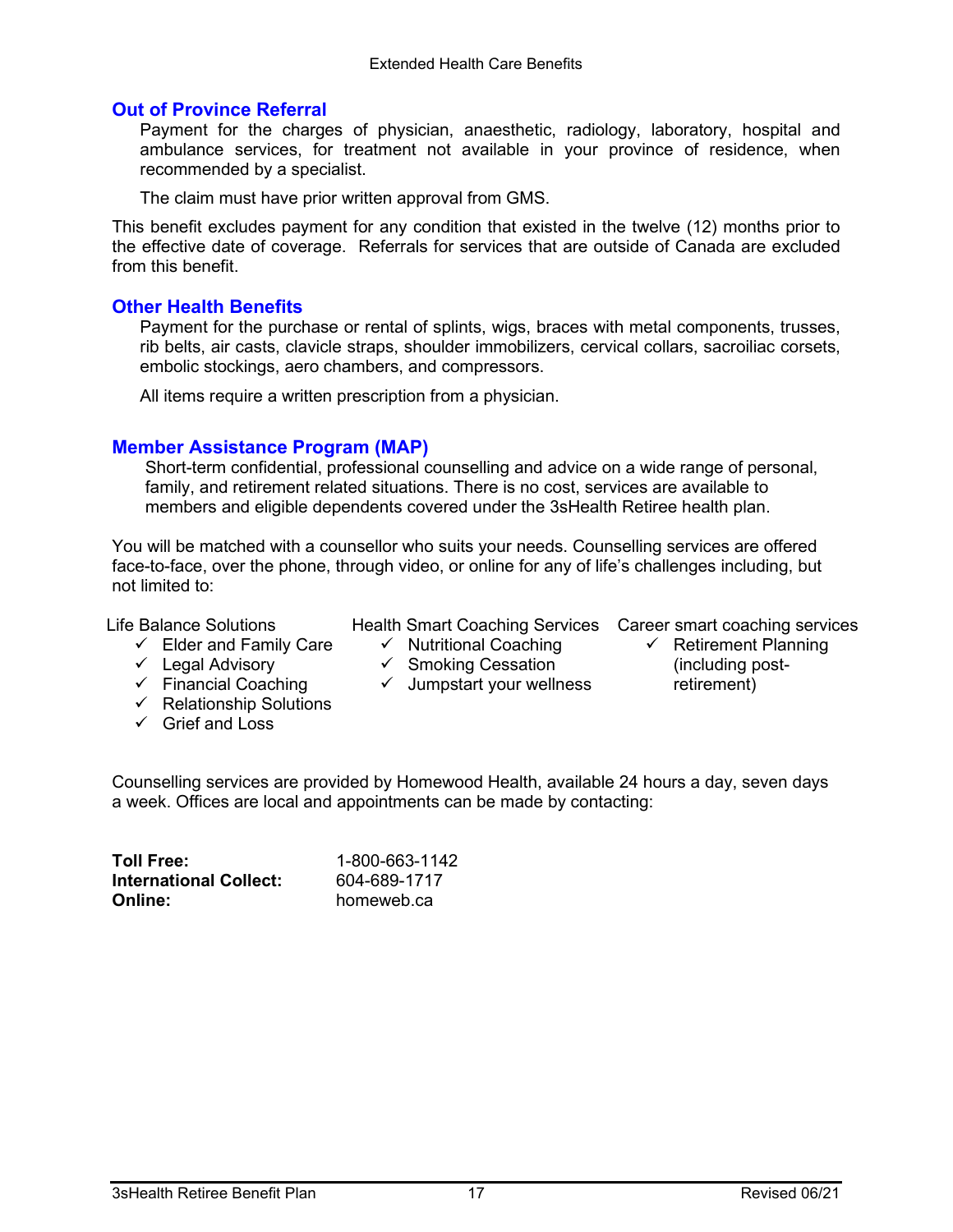## **EXTENDED HEALTH CARE BENEFITS AND EXCLUSIONS**

- 1. GMS reserves the right to determine which drugs, new to the marketplace, will be eligible for reimbursement.
- 2. GMS reserves the right to determine which Health Practitioner Associations will be eligible for reimbursement.
- 3. Benefits are payable only for amounts in excess of what would normally be payable under Government Plans as they exist as of the effective date of the policy.
- 4. Neither GMS nor our designated travel assistance firm are responsible for the availability, quality, results of any medical treatment or transportation or your failure to obtain medical treatment.
- 5. No benefit will be provided that is a duplication of any service, allowance or reimbursement supplied by an existing government or private plan.
- 6. No benefit will be provided for expenses directly or indirectly from the commission or attempted commission of any criminal, criminal-like or illegal activity; the abuse of medication, drugs or alcohol; any participation in the armed forces; or any willful exposure to peril.
- 7. No benefit will be provided for expenses incurred as a result of a motor vehicle accident, unless such services are not covered by any other private or public vehicle insurance.
- 8. No benefit will be provided for expenses resulting from participation in professional sports, any speed contest, SCUBA diving (unless PADI, ACUC or SSI certified), rodeo, parachuting, mountaineering, skydiving, hang gliding, bungee cord jumping, acrobatic or stunt flying, or a flight accident unless as a passenger on a commercially licensed airline.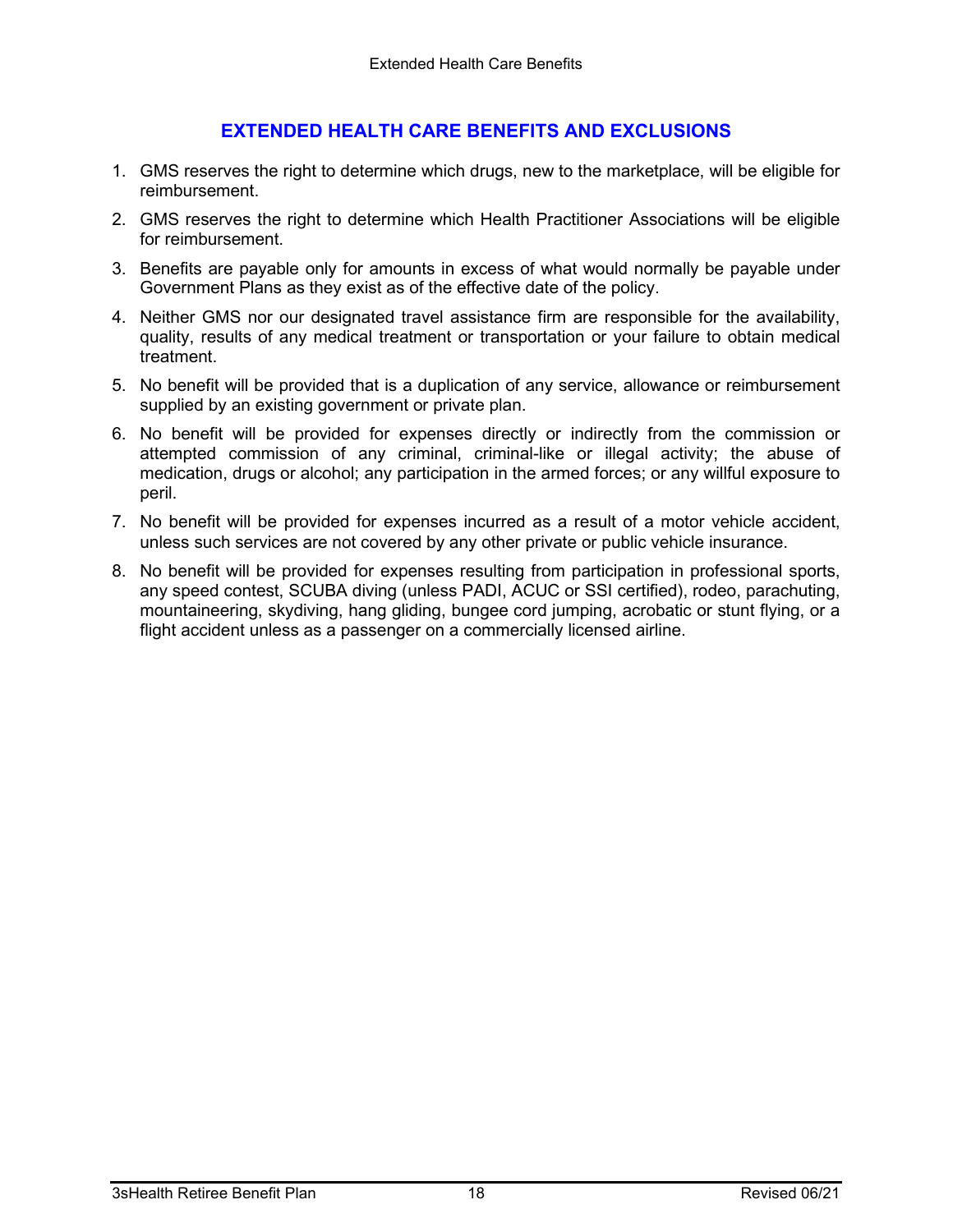# **EXTENDED HEALTH CARE TRAVEL BENEFITS**

#### **IMPORTANT NOTICE PLEASE READ CAREFULLY**

- ♦ Out-of-Canada coverage is only available to individual under eighty (80) years of age.
- ♦ Travel insurance is designed to cover losses arising from sudden and unforeseeable circumstances. It is important that you read and understand your booklet before you travel as your coverage may be subject to certain limitations or exclusions.
- ♦ A pre-existing exclusion applies to medical conditions and/or symptoms that existed prior to your trip. Check to see if this applies to you and how it relates to your departure date.
- ♦ In the event of an accident, injury or sickness, your prior medical history may be reviewed when a claim is reported.
- ♦ You are required to notify our designated travel assistance company prior to treatment, where possible, and no later than 24 hours after receiving medical treatment or being admitted to hospital.

#### **PLEASE READ YOUR BOOKLET CAREFULLY BEFORE YOU TRAVEL**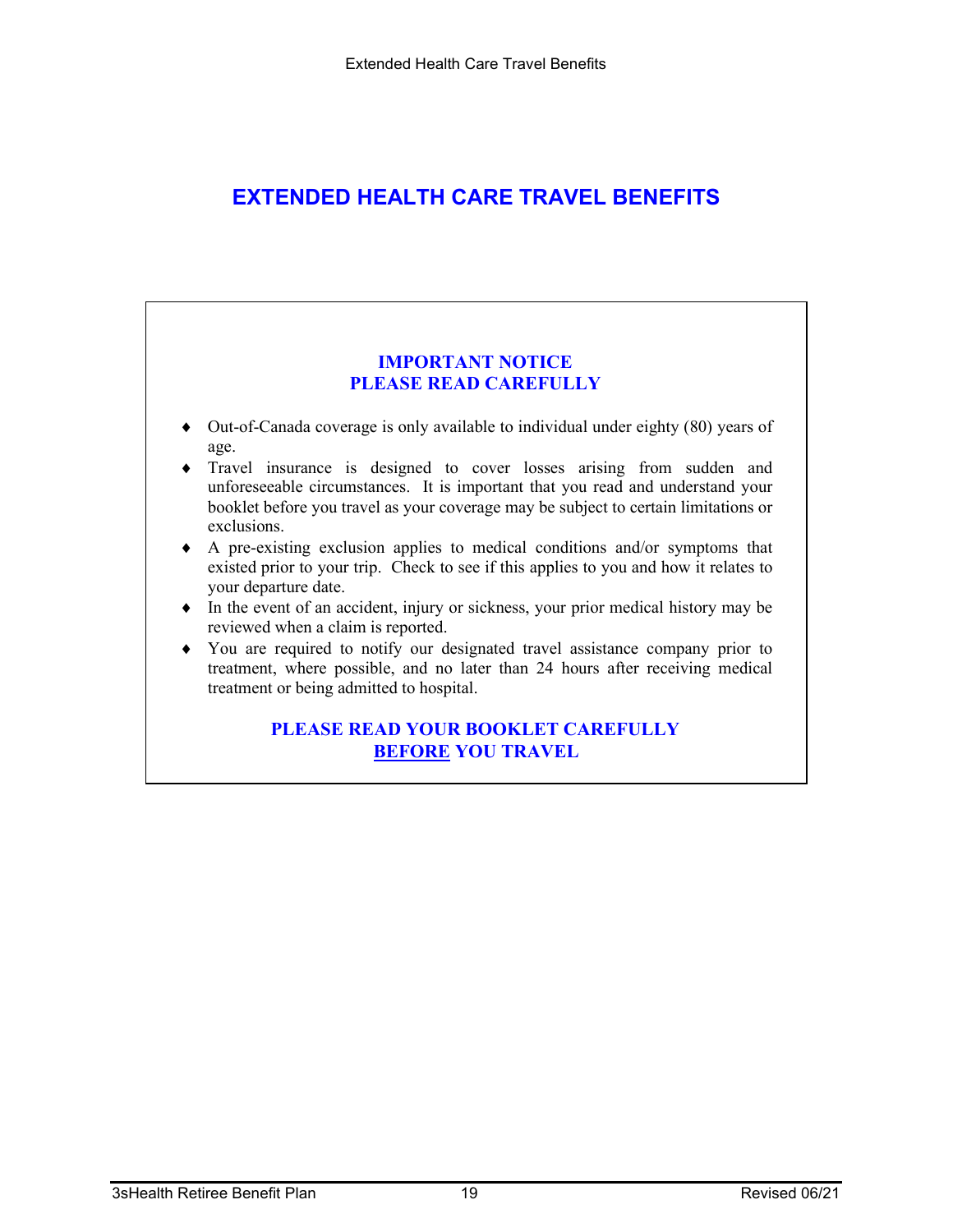### **Emergency Medical Travel Coverage**

#### ♦ **\$1,000,000 maximum per person per policy year**

GMS includes coverage for **emergency medical expenses** incurred due to sudden or unexpected illness or accidental bodily injury while traveling outside of your province of residence or Canada.

#### **Maximum trip duration**

#### ♦ **30 days of coverage for travel outside of Canada**

GMS protects the member and/or his/her eligible dependents for an unlimited number of trips per year to a maximum duration of thirty (30) days per trip.

For the expenses to be eligible, the necessary diagnosis and treatment must occur within the first thirty (30) days of leaving Canada.

# ♦ **180 days of coverage for travel inside of Canada**

For the expenses to be eligible, the necessary diagnosis and treatment must occur within the first one hundred and eighty (180) days after leaving your province of residence if remaining in Canada.

#### **Restriction for Pre-Existing Conditions**

#### ♦ **For members under age seventy-five (75):**

Coverage for medical conditions that existed prior to the departure from your province of residence is subject to the following:

- The policy will not provide coverage for the treatment, recurrence or complications relating directly or indirectly to: a medical condition or symptom(s) which was consulted for, treated or investigated during the ninety (90) day period immediately before the date of departure from your province of residence or for which you are awaiting further treatment or investigation; or a medical condition or symptom(s) for which medical attention after departure would be reasonably anticipated.
- However, a medical condition is covered if it is controlled by the consistent use of medications prescribed by a physician, provided that, during the entire ninety (90) day period prior to the date of departure from your province of residence: there has been no change in medication (a new medication or increase/decrease in dosage constitutes a change); there has been no other treatment; there has been no deterioration of that medical condition; and there has been no new, more frequent or more severe symptoms for that medical condition.

### ♦ **For members age seventy-five (75) and over:**

Coverage for medical conditions that existed prior to the departure from your province of residence is subject to the following:

- The policy will not provide coverage for the treatment, recurrence or complications relating directly or indirectly to: a medical condition or symptom(s) which was consulted for, treated or investigated during the one hundred eighty (180) day period immediately before the date of departure from your province of residence or for which you are awaiting further treatment or investigation; or a medical condition or symptom(s) for which medical attention after departure would be reasonably anticipated.
- However, a medical condition is covered if it is controlled by the consistent use of medications prescribed by a physician, provided that, during the entire one hundred eighty (180) day period prior to the date of departure from your province of residence: there has been no change in medication (a new medication or increase/decrease in dosage constitutes a change); there has been no other treatment; there has been no deterioration of that medical condition; and there has been no new, more frequent or more severe symptoms for that medical condition.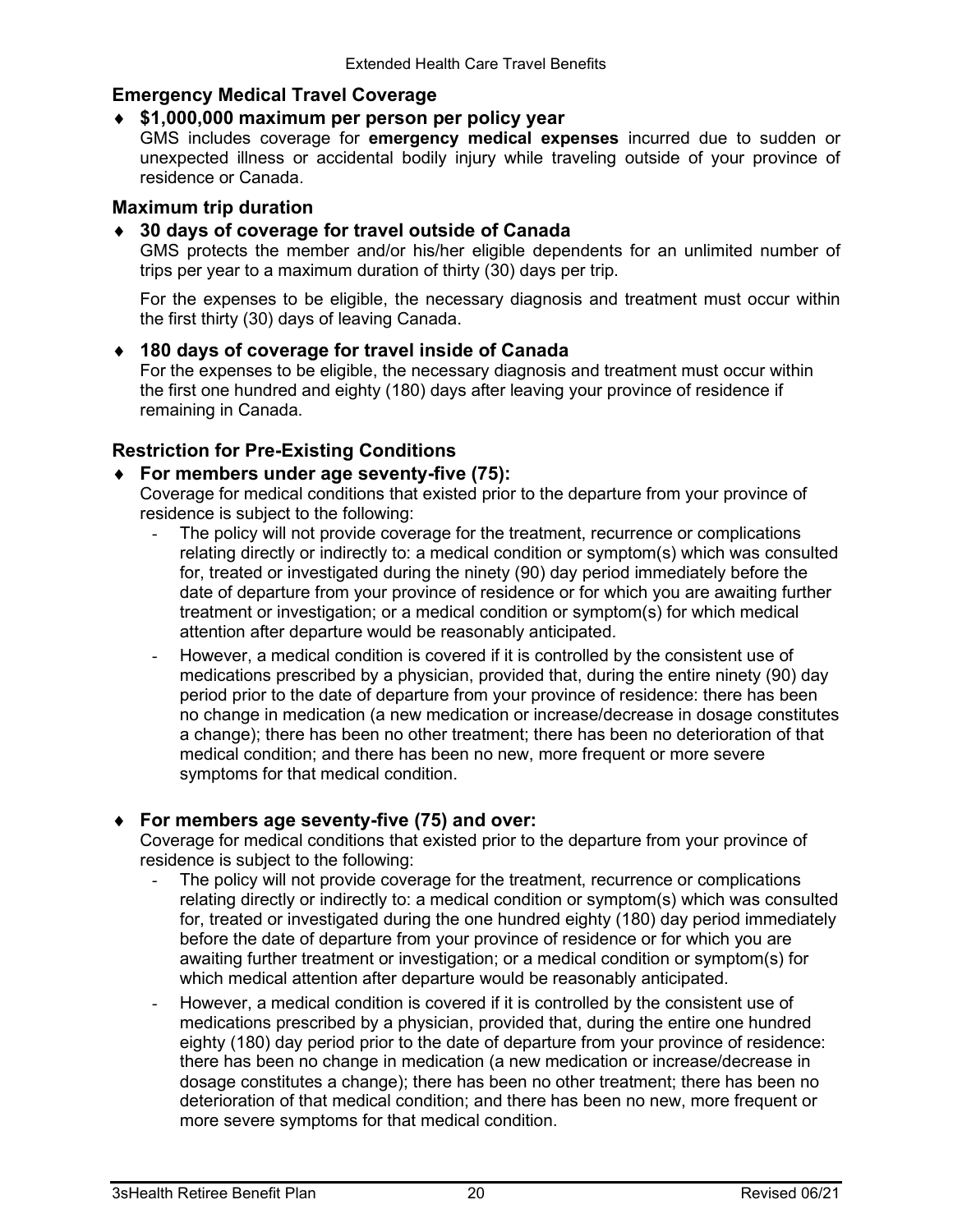# **OUT OF PROVINCE/CANADA**

GMS will cover the reasonable and customary charges for the following benefits, in excess of the amount reimbursed by the government health insurance plan and/or any other insurance plans:

#### **Hospitalization**

Payment for emergency services incurred as an in-patient or out-patient of a general hospital for diagnosis of treatment of an acute illness or injury.

#### **Physicians and Surgeons**

Payment for emergency services of a physician or surgeon for diagnosis and treatment of an acute illness or injury.

#### **Health Practitioners**

Payment for emergency services of a physiotherapist, chiropractor, osteopath, podiatrist and/or chiropodist.

#### **Private Duty Nursing**

Payment for private duty nursing in a hospital during an emergency by a registered nurse, who is not immediately related to the patient or does not reside with the patient, when ordered by a physician or surgeon.

#### **Emergency Transport**

Payment for a licensed road ambulance for emergency transport to the nearest hospital where adequate facilities are available.

Payment for an air ambulance or regular scheduled airline for emergency transport back to Canada for further in-hospital treatment when recommended in writing by a physician and with prior approval of GMS.

This benefit does not include transportation within Canada.

#### **In-flight Medical Attendant**

When recommended in writing by a physician, GMS will reimburse the cost of one return trip economy fare for a qualified medical attendant who is not a friend, relative, associate, or traveling companion of the patient to accompany you home.

#### **Accidental Injury to Natural Teeth**

Payment for the services of a dentist necessitated by accidental injury, such as a direct blow to the mouth, but not by an object wittingly or unwittingly placed in the mouth.

This benefit excludes dental implants.

#### **Prescription Drugs**

Payment for drugs and medication when obtained on the prescription of the attending physician and supplied by a licensed pharmacist as a result of an emergency medical condition.

#### **Return of Remains**

Payment of charges for the homeward carriage of a deceased member or covered dependent.

#### **Vehicle Return**

Payment for the cost of returning your vehicle, either private or rental, to your province of residence or nearest appropriate vehicle rental agency, when you or your traveling companion are unable to do so due to unexpected illness or accidental physical injury. This benefit is only available when GMS returns you to your province of residence for further inhospital medical treatment. Written medical certification and paid receipts for the costs incurred are required.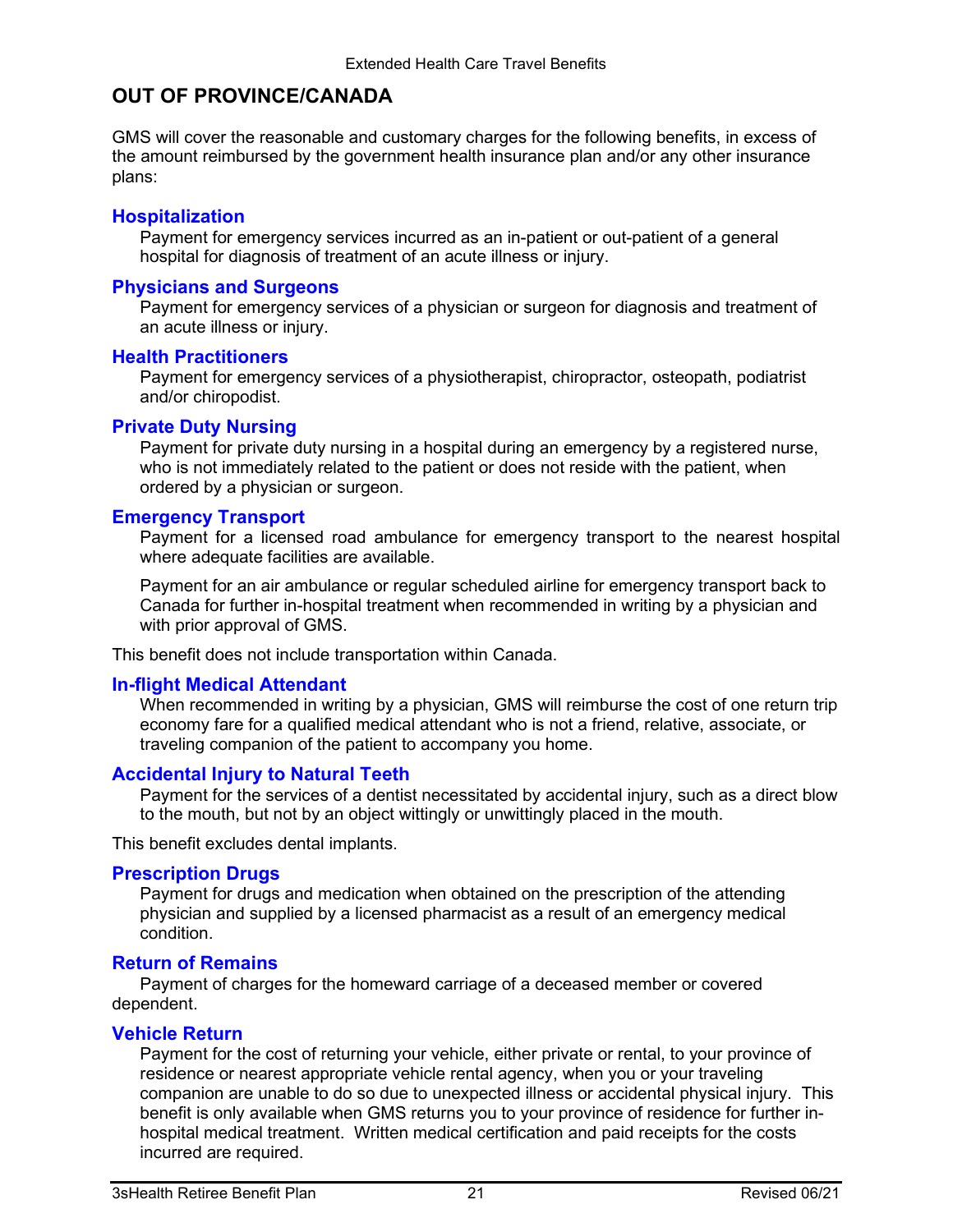### **OUT OF PROVINCE/CANADA BENEFIT CONDITIONS AND EXCLUSIONS**

- 1. It is the responsibility of the member to provide proof that dates of travel are consistent with the terms of the policy.
- 2. When traveling outside of Canada, members and/or covered dependents must return to Canada for a minimum of seventy-two (72) hours prior to making a subsequent trip outside of Canada. (This condition does not apply in cases where trip duration is less than fourteen (14) days.) Each of the benefit conditions and exclusions, including the ninety (90) or one hundred and eighty-day (180) stability clause, pertains to each subsequent trip taken.
- 3. No benefit will be provided where the patient acts against medical advice or the advice of GMS and/or our designated travel assistance firm.
- 4. No benefit will be provided for any treatment, hospitalization or surgery (including elective, non-elective, personal comfort, dental or cosmetic) which is not considered to be an emergency, even if it is recommended by a physician.
- 5. No benefit will be provided for treatment at a diagnostic facility unless pre-approved by our designated travel assistance firm.
- 6. Emergency air transportation or return to your province of residence must be arranged by our designated travel assistance firm.
- 7. No benefit will be provided for routine or general physical examinations, check-ups or services of a continued nature following emergency treatment of a sickness or injury.
- 8. No benefit will be provided for drugs and medication which are commonly available without a prescription, not legally registered or approved in Canada, experimental drugs or preventative medicines or vaccines.
- 9. No benefit will be provided for any advice, investigation, treatment, hospitalization or surgery, which is a continuation of, subsequent to, or a recurrence of an emergency medical treatment of a sickness or injury, when medical evidence shows that you were able to safely return to your province of residence, for treatment of that condition.
- 10. No benefit will be provided for expense resulting when travel is booked or commenced contrary to medical advice.
- 11. No benefit will be provided for any services or expenses incurred when a journey is undertaken for the purpose or with the intent of securing medical or surgical diagnosis or treatment.
- 12. No benefit will be provided for pregnancy, miscarriage, childbirth or complications of any of these conditions occurring after the first eighteen (18) weeks of pregnancy.
- 13. No benefit will be provided for coronary artery angioplasty, cardiac surgery or implantable cardiac defibrillators (including any associated diagnostic tests or charges), unless necessary in a medical emergency and approved by GMS prior to any actions.
- 14. No benefit will be provided for any endovascular surgical procedures, either done individually or in combination with conventional surgical procedures.
- 15. No benefit will be provided for any treatment or surgery which is considered, by GMS to be experimental and GMS's opinion on the issue is final and binding.
- 16. No benefit will be provided for treatment or services that contravene or are prohibited by the provincial laws of the member's province of residence and the federal laws of Canada that apply in your province of residence.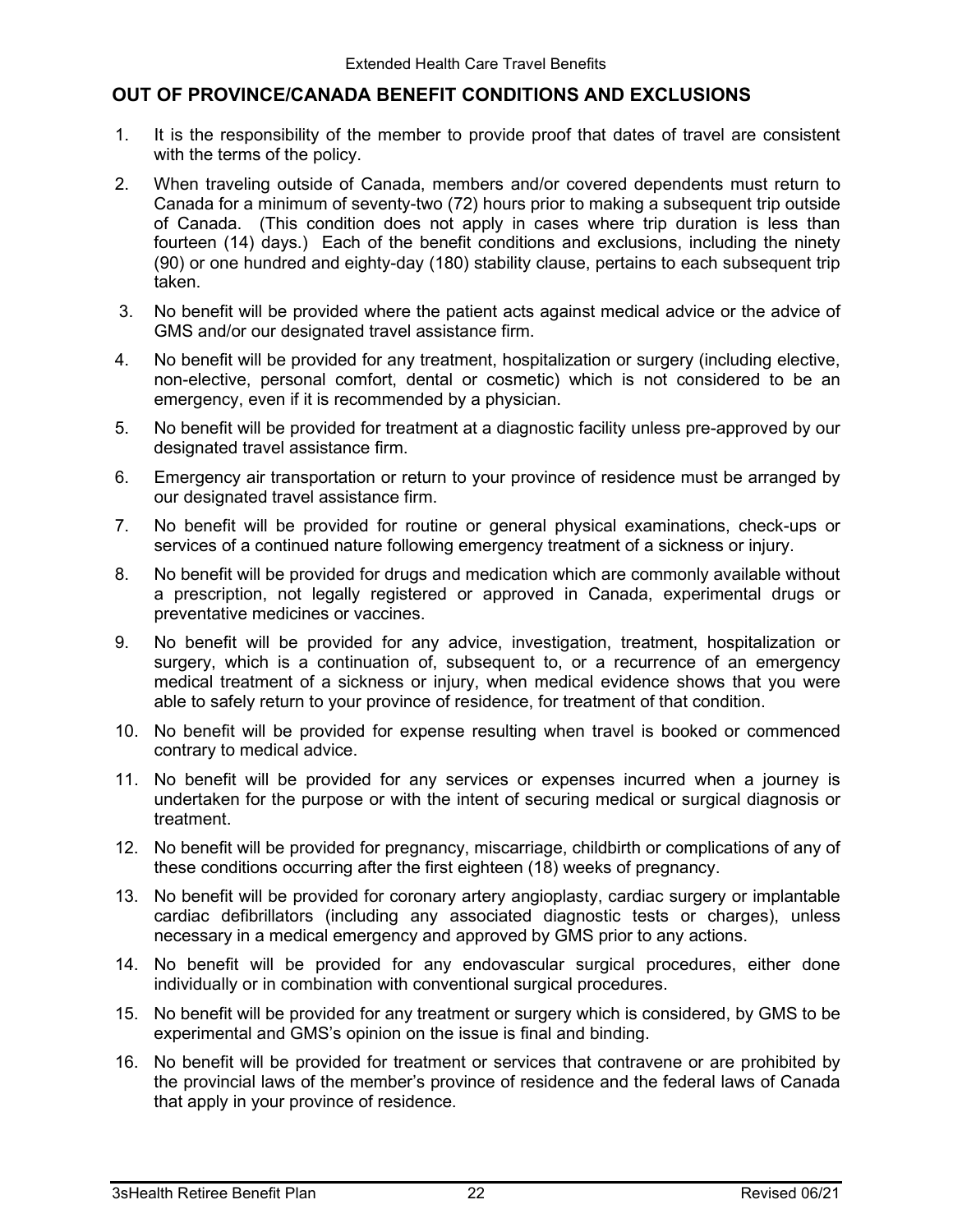- 17. No benefit will be provided for persons holding a work visa from the country to which they are travelling; or for persons working in hazardous occupations, as deemed by GMS, such as mining or oil exploration.
- 18. If eligible expenses are incurred due to the fault of a third party, GMS may take legal action against the faulty party in your name. This requires your full cooperation in providing GMS any necessary information.
- 19. GMS, in consultation with the attending physician, reserves the right to transfer the patient to another hospital or medical facility capable of providing the necessary medical services or to return the patient to their province of residence. Refusal to do so by the patient will absolve GMS of further liability.
- 20. GMS and/or our designated travel assistance firm have the authority to access prior and/or resulting medical records or reports, covering diagnosis and services rendered to covered persons, from any physician, hospital, medical clinic, any other medical care facility or any government insurance plan.
- 21. Any material misrepresentation, provision of incorrect information or non-disclosure of information, related to medical conditions, will result in non-payment of any related claims.
- 22. Benefits are payable only for amounts in excess of what would normally be payable under government plans as they exist as of the effective date of the policy.
- 23. No benefit will be provided that is a duplication of any service, allowance or reimbursement supplied by an existing government or private plan.
- 24. No benefit will be provided for expenses directly or indirectly from the commission or attempted commission of any criminal, criminal-like or illegal activity; the abuse of medication, drugs or alcohol; any participation in the armed forces; or any willful exposure to peril.
- 25. No benefit will be provided for expenses incurred as a result of a motor vehicle accident, unless such services are not covered by any other private or public vehicle insurance.
- 26. No benefit will be provided for expenses resulting from participation in professional sports, any speed contest, SCUBA diving (unless PADI, ACUC or SSI certified), rodeo, parachuting, mountaineering, skydiving, hang gliding, bungee cord jumping, acrobatic or stunt flying, or a flight accident unless as a passenger on a commercially licensed airline.
- 27. When you travel to a country after such time that a travel advisory has been issued by the Canadian government recommending that Canadians do not travel to such country, or to specific regions within such country.
- 28. No payment will be provided for expenses resulting from the regular care of a chronic condition.
- 29. No payment will be provided for expenses incurred as a result of non-adherence with medical treatment prior to departure.
- 30. No payment will be provided for transplants at your destination, including but not limited to organ transplants, bone marrow or stem cell transplants.
- 31. GMS is not responsible for the availability, quality or results of any medical treatment or transportation on your failure to obtain medical treatment.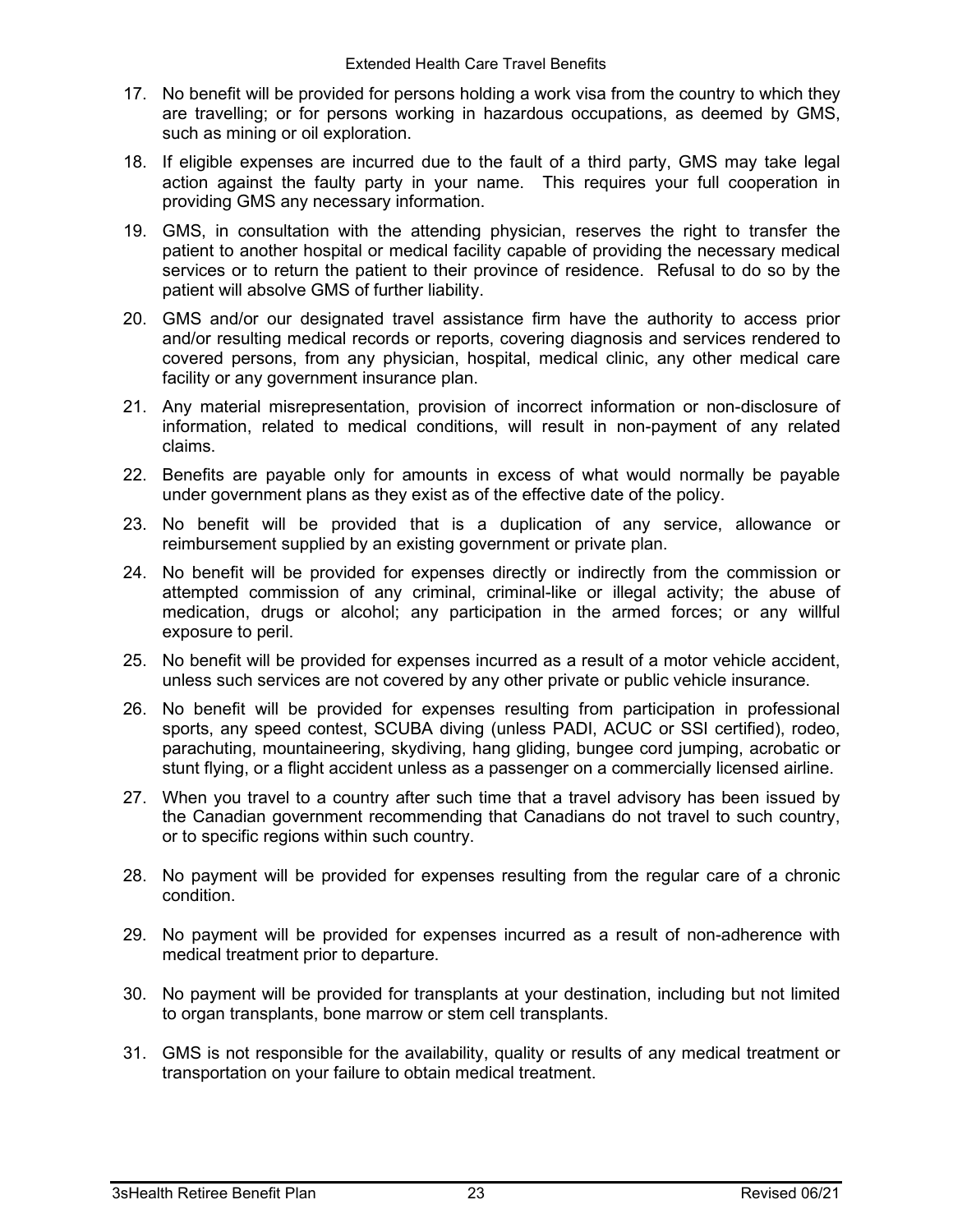# **DENTAL CARE BENEFITS**

The Dental Plan provides coverage for a member and covered dependents' dental expenses. Reimbursement of the following eligible expenses is based on the current Dental Fee Schedule.

The following provisions shall apply to the dental care plan:

 Services totalling \$500 or more must have prior approval from GMS before the services are begun. If a dental pre-authorization is not submitted prior to commencement of services, benefits, otherwise payable, shall be limited to \$500 for the services performed.

**Year 1 - Eligible preventative and basic dental expenses are payable to a maximum of \$1,000 per person per policy year.** 

**Year 2 and after – Eligible preventative, basic and major dental expenses are payable to a maximum of \$1,500 combined per person per policy year.**

### **Preventative Dental Services – 80%**

- a) Coverage, based on units of time consisting of fifteen (15) minutes each, will allow up to ten (10) units of scaling (combined with periodontal root planing), two (2) units of polishing, and two (2) units of sodium or topical fluoride treatment per policy year.
- b) Pit and fissure sealants (for dependent children under 18 years of age) once per tooth per lifetime.
- c) Protective mouth guard appliances will be covered once per policy year for dependents under age sixteen (16) and once per three (3) policy years for individuals sixteen (16) years of age and over.
- d) Provision of space maintainers to maintain, but not obtain space.
- e) Occlusal adjustment and equilibration will be covered to four (4) units per person per policy year.
- f) Interproximal disking of teeth.
- a) Bruxism appliances, one per policy year for dependents under sixteen (16) years of age, and one per three (3) policy years for dependents sixteen (16) years of age and over.

## **Basic Dental Services – 80%**

- a) Complete dental examination, which would include history, medical and dental; clinical examination and diagnosis, once per person per three (3) policy years.
- b) Limited oral examination procedures, including recall and specific examinations, shall be covered twice per person per policy year. Emergency examinations will be unlimited.
- c) Intra-oral and extra-oral dental x-rays shall be covered to ten (10) films per person per two (2) policy years. A complete (full mouth) or panoramic series of x-rays shall be covered once per person per three (3) policy years.
- d) Treatment planning and consultations.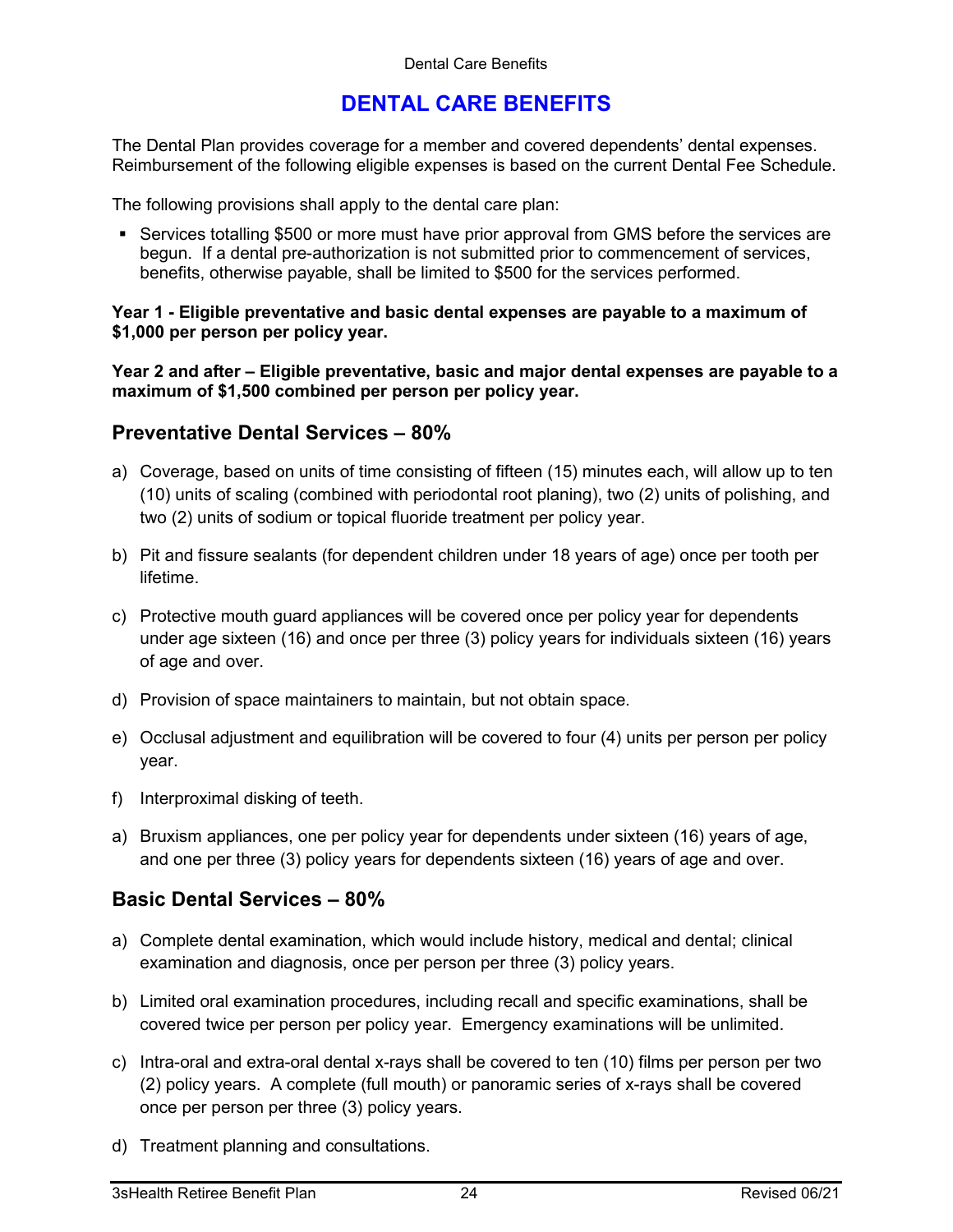- e) Basic oral surgery including erupted teeth extractions, surgical extractions, surgical excisions, surgical incisions and postsurgical care.
- f) Basic restorations of teeth including caries, trauma and pain control, amalgam restorations, prefabricated restorations and plastic restorations.
- g) Endodontic Treatment for permanent teeth including Treatment of the pulp chamber, root canal therapy, periapical services, miscellaneous surgical services (root amputation, hemisection, replantation, and perforations) and miscellaneous Endodontic procedures (open and drain and non-vital bleaching). Root canal therapy is limited to once per tooth per five (5) policy years.
- h) Diagnostic casts are covered once per person per three (3) policy years.
- i) Anaesthetics administered in connection with oral surgery or other covered dental services.
- j) Surgical periodontal services including gingival curettage, gigivoplasty, gingivectomy and flap approach. Each type of surgery is limited to once per site (sextant) per person per policy year.
- k) Non-surgical periodontal services including management of oral disease and desensitization.
- l) Periodontal root planing will be covered to ten (10) units (combined with scaling) per person per policy year.
- m) Rebasing and relining of dentures will be covered once per person per three (3) policy years per arch.
- n) Removable prosthodontics services including denture repairs and additions, tissue conditioning for dentures and miscellaneous denture service (resilient liner and resetting of teeth).
- o) Fixed prosthodontic repairs including replacement repairs, removal of existing fixed bridge/prosthesis, reinsertion, recementation and fixed bridge/prosthesis repairs.

## **Major Dental Services – 50% (only covered year 2 and after)**

a) Inlays, onlays, crowns, and veneers are covered when a tooth has extensive structural loss due to traumatic injury, fracture of the tooth or cusps, or where significant areas of previous fillings and decay prevent the use of more traditional filling materials to adequately restore the tooth.

The replacement of inlays, onlays, crowns and veneers must be separated by at least five (5) years.

b) Full and/or partial upper and lower dentures, including any necessary adjustments, limited to teeth extracted while covered under this plan to a maximum of one (1) per arch.

The replacement of complete or partial dentures or bridges are limited to teeth extracted while covered under this plan, or provided the existing complete or partial denture and bridge are at least five (5) years old. The cost of transitional dental work will be deducted from the final bridge or denture, if done within one (1) year.

c) Denture adjustments are covered once per person per policy year.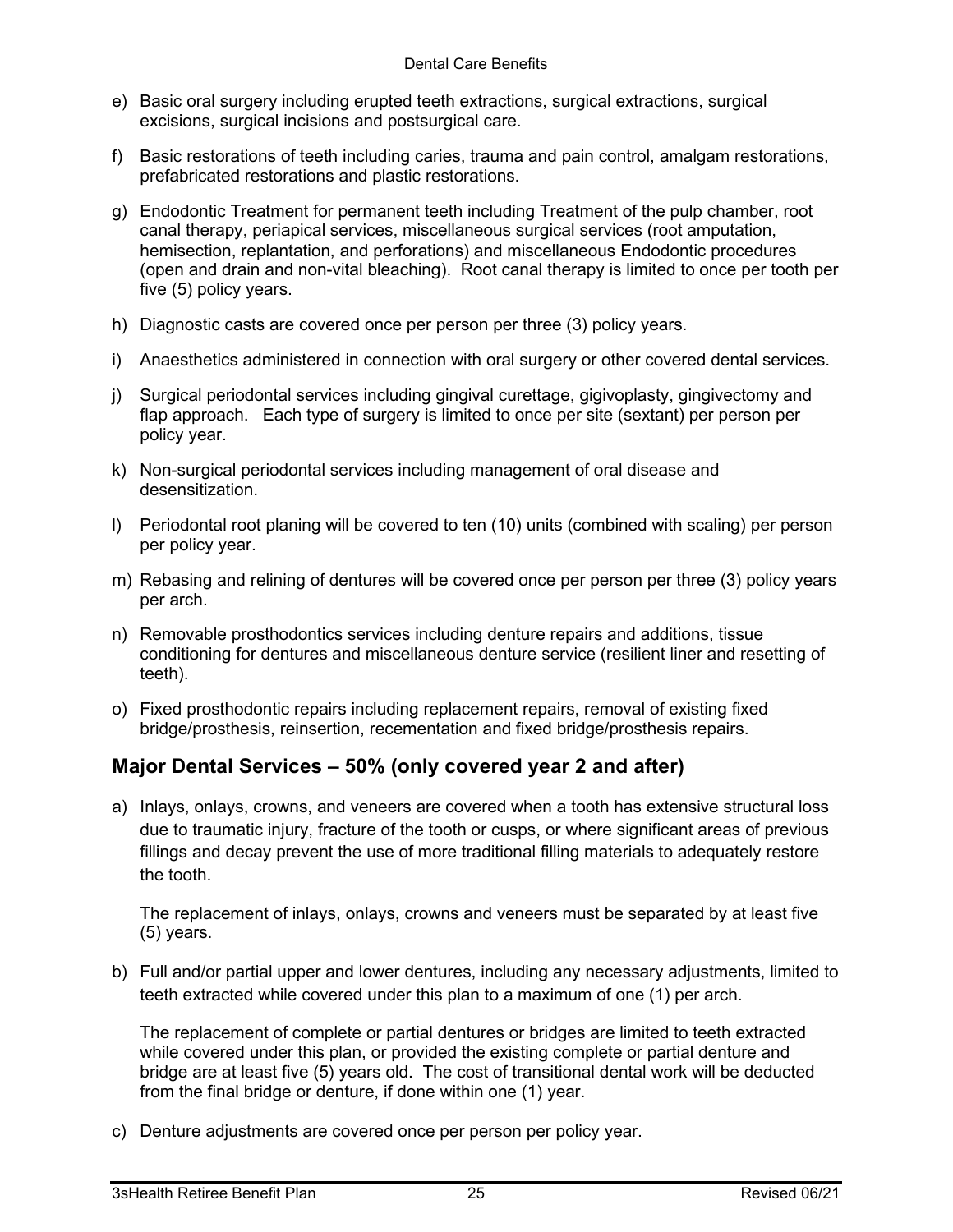# **Dental Benefit Conditions**

- 1. The Policy covers only necessary and adequate dental services. The excess charges of alternate courses of Treatment over and above the charges for necessary and adequate dental service in the circumstances shall not be covered by the Policy and shall be the insured person's responsibility. Where there is any dispute as to necessary and adequate dental services, the reasonable determination of GMS shall be final.
- 2. GMS will not pay for the item classified as an "examination" in the Dental Fee Guide where the Dentist performs any other separately itemized Treatment, such as extraction, a filling, endodontic Treatment, periodontic Treatment or the provision of prosthetics or the construction of crowns, in instances where a prior "examination" has determined that the separately itemized Treatment is necessary.
- 3. GMS will cover standard cast chrome with external clasp retainers only or acrylic partial denture and where a more complicated or precision appliance is supplied, the extra cost is the responsibility of the insured person.
- 4. If the insured person and the Dentist decide on a personalized restoration in the construction of a denture, or specialized techniques are employed as opposed to standard procedures, GMS will provide benefits at the appropriate amount for a standard denture and the difference in cost will be the insured person's responsibility.
- 5. Only Dentists will be paid for x-rays.
- 6. The provision of prosthetic devices including complete dentures, partial dentures, fixed bridgework (and crowns that are part of the bridgework) shall not be covered under the Policy if the device was ordered, or the service for the device was started, before the person became covered by the Policy.
- 7. If there were three (3) or more teeth missing prior to the person becoming eligible for coverage under the Policy, then GMS will pay for a partial denture only.
- 8. Replacement of identical restorations will only be covered once every twelve (12) months.
- 9. GMS will pay for services and procedures only to the maximum amounts as provided for in your provincial Dental Fee Guide. Any charges over and above the Dental Fee Guide will be the insured person's responsibility.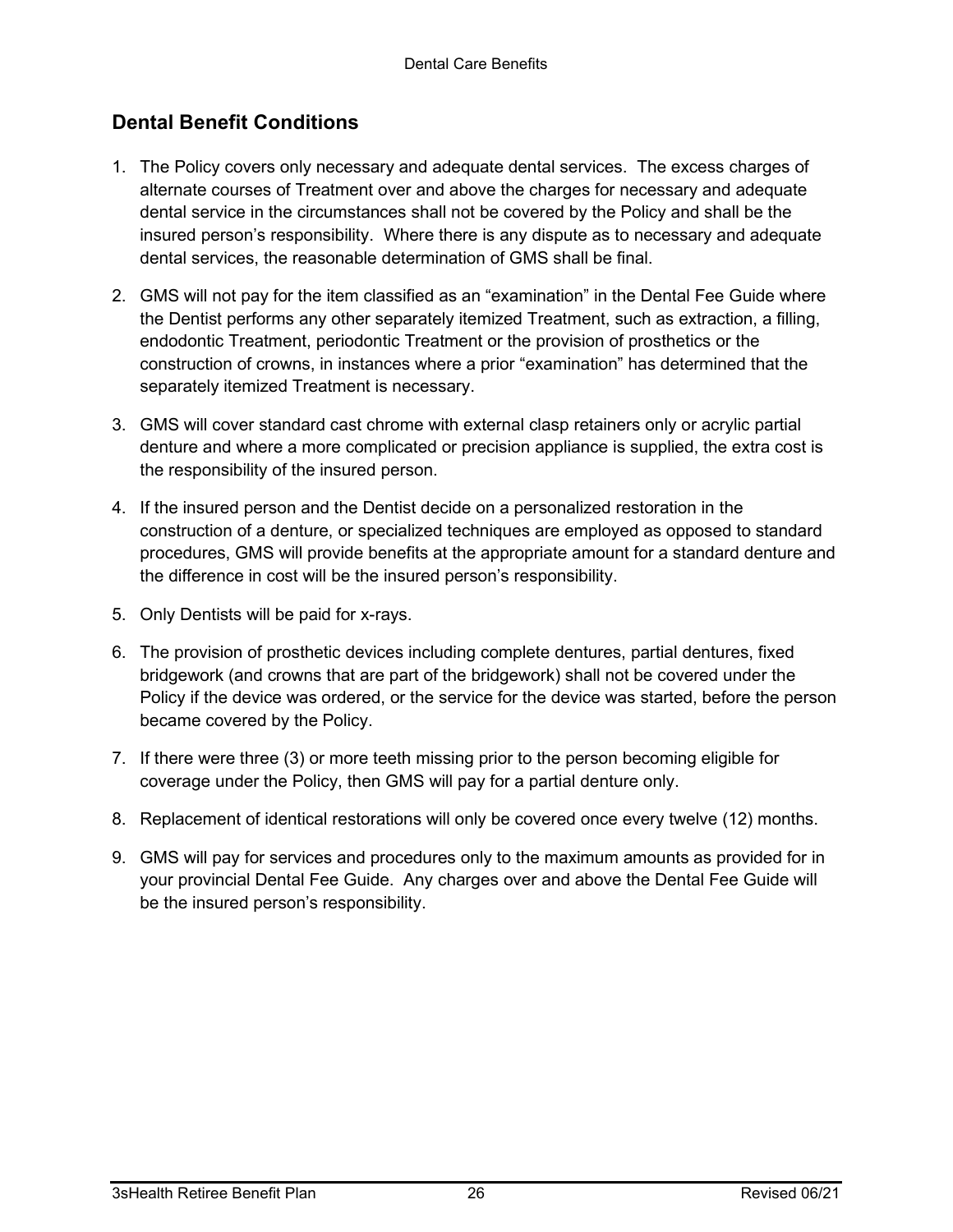# **Dental Exclusions**

The following services or supplies are excluded from coverage from the Policy:

- (a) Services or supplies for injuries or conditions which are compensable under Worker's Compensation Laws.
- (b) Services or supplies which are provided by any Government Agency.
- (c) Services or supplies associated with:
	- Treatment performed for cosmetic purposes only,
	- Congenital defects or developmental malformations or replacements of congenitally missing teeth, or
	- Temporomandibular Joint disorders.
- (d) Services or supplies for implantology, including tooth implantation, crowns, bridges and dentures involved in an implant procedure and surgical insertion of fabricated implants.
- (e) Procedure, appliances or restorations used to increase vertical dimension and repair or restore teeth damaged or worn due to attrition or vertical wear.
- (f) Periodontal appliances, unless specified as a covered benefit.
- (g) Replacement of lost or stolen dentures or replacement/repair of orthodontic braces.
- (h) Spare or duplicate prosthetic devices or appliances.
- (i) Missed appointments.
- (j) Completion of claim forms or pre-determinations.
- (k) Instruction in dental hygiene.
- (l) Nutritional counselling.
- (m) Hypnosis.
- (n) Prescribed drugs.
- (o) Experimental procedures.
- (p) Tissue grafts.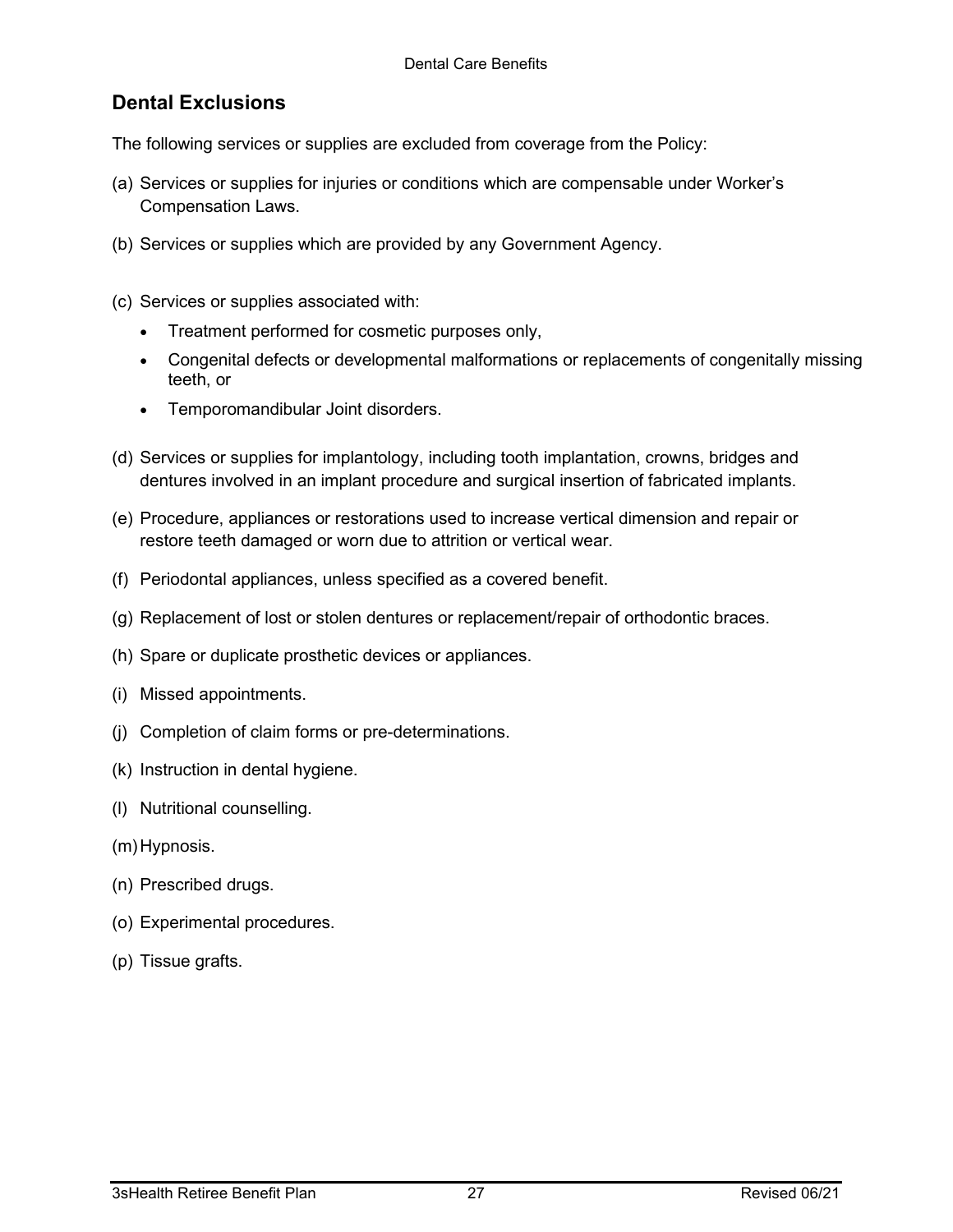# **GROUP MEDICAL SERVICES PRIVACY STATEMENT**

For over sixty years, Group Medical Services has been safeguarding personal information about our valued members and their dependents. We want you to know that protecting your privacy is important.

#### **Why do we collect your information?**

When you first join Group Medical Services as a member or dependent under a group or individual plan we ask for some information about you. We use this information to:

- · establish your identification
- · verify your eligibility for benefits and services
- · help us to process and pay claims submitted by you
- · understand your needs and preferences

We do not collect any of the above information that is not provided to us voluntarily and knowingly by you (or, in the case of a dependent under a group plan or individual plan, by your representative). It is important to note that during the application process for one or more of our products or services, you (or, in the case of a dependent under a group or individual plan, your representative) may have provided us with written consent respecting the collection, use or disclosure of your information. This privacy statement is intended to supplement, and does not replace or modify, any such written consent.

As part of our ongoing relationship with you, we collect, keep and use additional information about you that is needed to provide the products and services you request, which includes using it to evaluate risk and manage claims. We collect information from you (or, in the case of a dependent under a group or individual plan, from your representative), either directly or through our representatives and agents. We may also collect information about you from sources such as hospitals, doctors and other health care providers, the government (including your provincial health insurance plan) and other governmental agencies, other insurance companies, benefit carriers or other organizations under which you are covered, and your current or former employer(s).

As well, we use your information to communicate with you, to help us understand and appropriately respond to your current and future needs. We may use the information internally to compile statistics about our plans, which helps us understand the needs of our customers and our business.

#### **When do we disclose information?**

In the event one of our members, or their dependents, is covered by a benefit plan with another benefit carrier, we may disclose his/her relevant information to the benefit carrier when we are coordinating benefit payments between our organizations. This is in accordance with our contractual obligation.

We may disclose a member or dependent's information to a person who seeks the information as an authorized representative of the member or dependent (e.g., lawyer, power of attorney, etc.). We may disclose a member or dependent's information when required or permitted by law. When required by law to disclose information, we limit the information that we release to only what is required by the relevant law.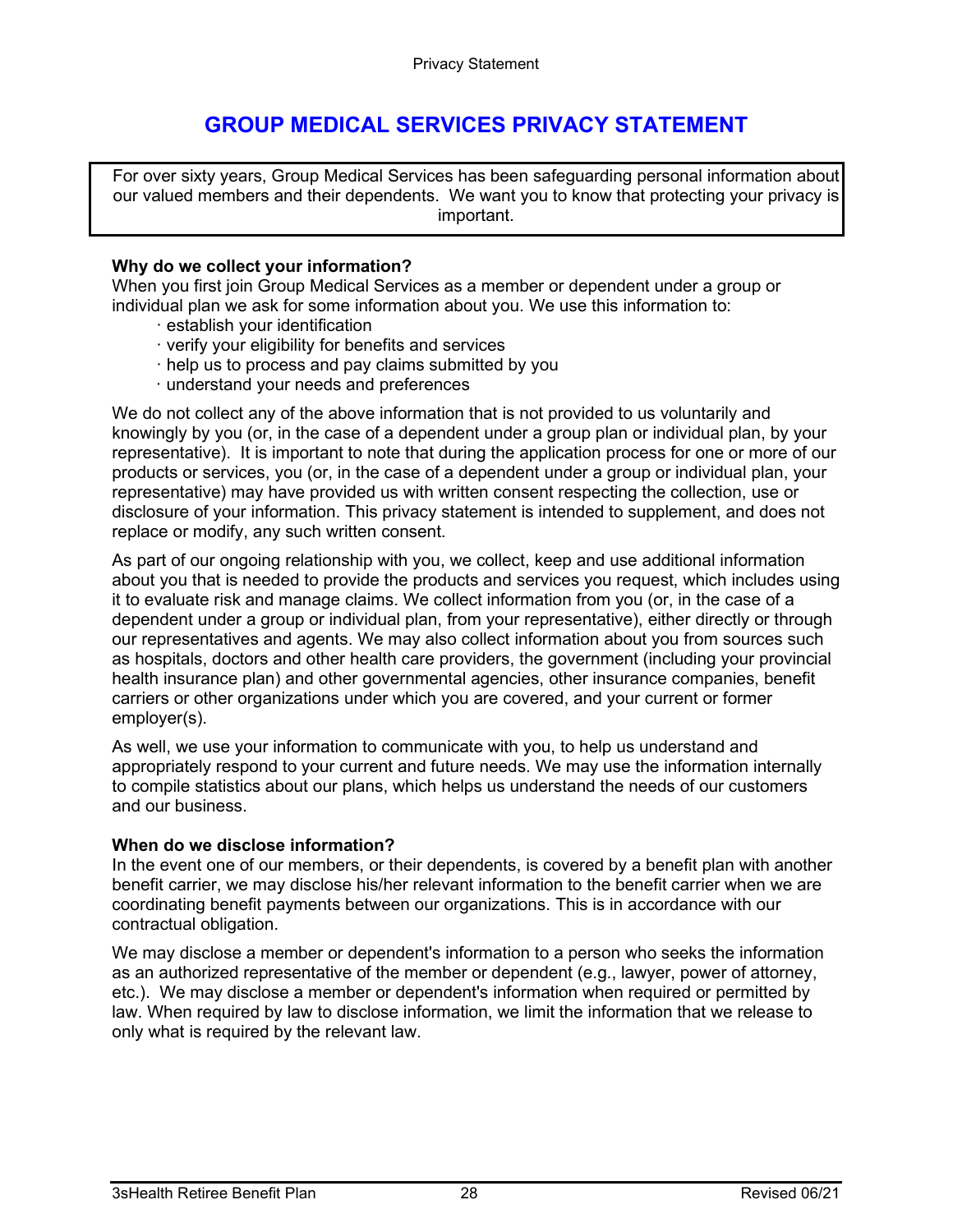#### **How do we protect your information?**

Unless we otherwise have your consent, we will not collect, use or disclose your information for any purposes other than what we've listed here.

We limit access to your information to only members in our organization, subcontracted members or our travel assistance firm who require access to the information in the performance of their job duties. We will take all reasonable steps to ensure that your information is accurate and current. It is important that you, or your benefit administrator, contact us with any changes to your information.

#### **The choice is yours**

We will continue to collect, use and disclose information for the purposes described in this document. However, subject to legal or contractual restrictions, you may (upon reasonable notice to us), choose to withdraw your consent to the collection, use and disclosure of such information. It is important to note that if your consent is withdrawn, you may restrict our ability to serve you at our best capability. Further, if you withdraw your consent, we may not be able to offer you our products and services and you may limit our ability to pay your claims.

#### **Privacy related inquiries**

We will respect your request for access to the information about you that we hold. If we have information that is not correct, you can correct your information so that it is complete and accurate. To correct or update your personal information, please contact one of our Customer Service Representatives at (306) 352-7638, or toll-free at 1-800-667-3699, and they would be pleased to assist you.

If you have a specific request or question about our privacy practice, please send this to us in writing. In your correspondence please describe your questions in as much detail as possible. We will respond to your concern as promptly and accurately as possible. Write to:

#### **Group Medical Services**

Attn: Chief Privacy Officer 2055 Albert Street PO Box 1949 Regina, SK S4P 0E3